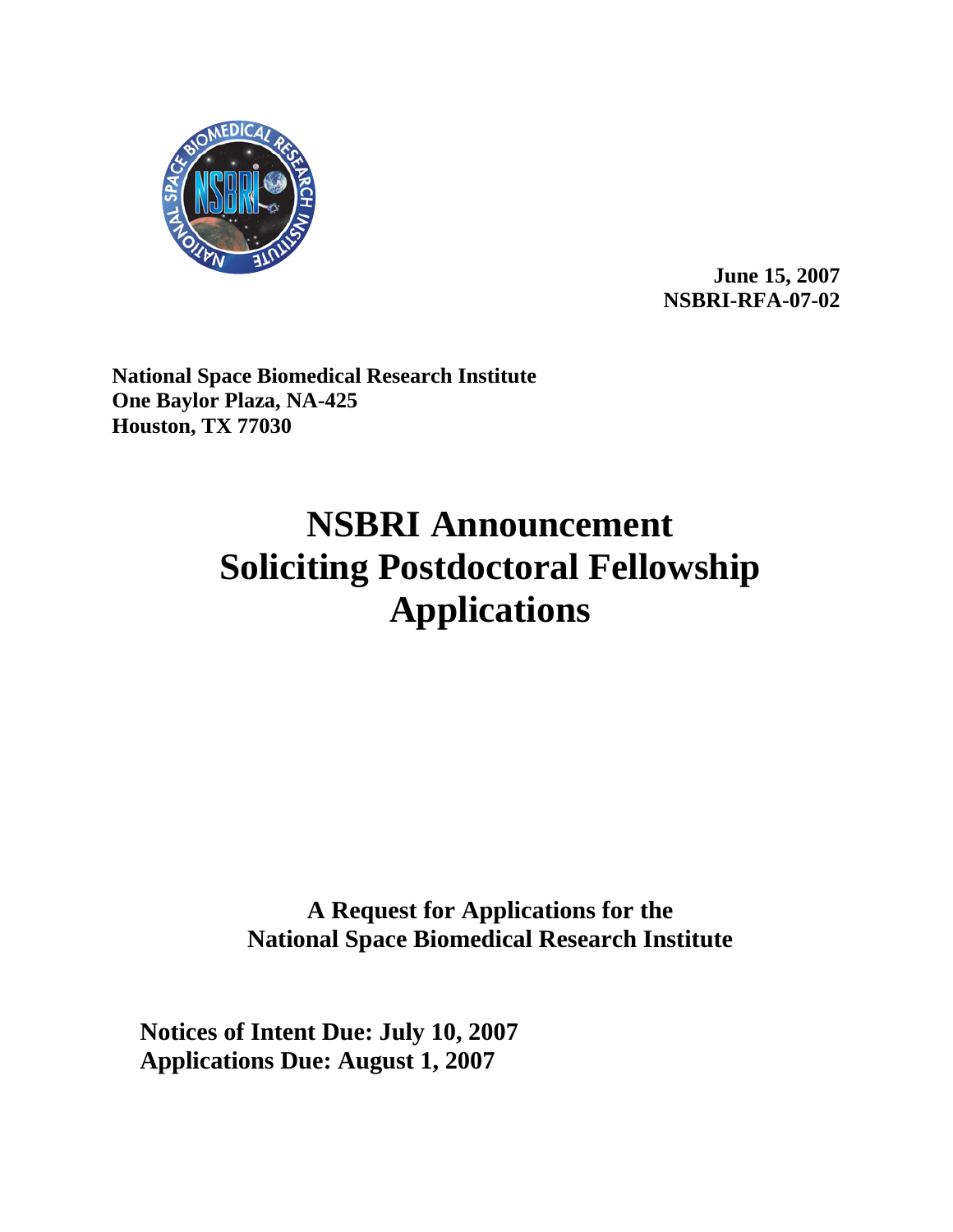# **TABLE OF CONTENTS**

# **NSBRI Request for Applications Soliciting Postdoctoral Fellowship Applications**

|             | Summary of Opportunity                                                                                             | 1  |
|-------------|--------------------------------------------------------------------------------------------------------------------|----|
|             | Appendix A: Introduction and Overview: Goals, Objectives and Research<br><b>Implementation Strategies of NSBRI</b> | 4  |
|             |                                                                                                                    |    |
| $I_{\cdot}$ | Introduction to NSBRI                                                                                              | 4  |
| П.          | <b>NSBRI</b> Mission and Infrastructure                                                                            | 5  |
| III.        | The Bioastronautics Roadmap (BR)                                                                                   | 6  |
| IV.         | Explanation of Countermeasure Readiness Level and                                                                  |    |
|             | <b>Technology Readiness Level</b>                                                                                  | 7  |
| V.          | Bibliography                                                                                                       | 9  |
|             | Appendix B: Specific Details Related to the Request for Applications                                               | 11 |
| Ι.          | Research Opportunity – General Information                                                                         | 11 |
| П.          | <b>NSBRI Team-Specific Research Focus and Opportunity</b>                                                          | 12 |
| III.        | <b>Award Information</b>                                                                                           | 14 |
| IV.         | Eligibility                                                                                                        | 14 |
| V.          | Application Procedures for the NSBRI Postdoctoral Fellowship Program                                               | 15 |
| VI.         | <b>Review and Selection Process</b>                                                                                | 21 |
|             | VII. Travel and Reporting Requirements                                                                             | 22 |
|             | Appendix C: Instructions for Responding to NSBRI Requests for Applications                                         | 24 |
|             | Appendix D: Certifications                                                                                         | 28 |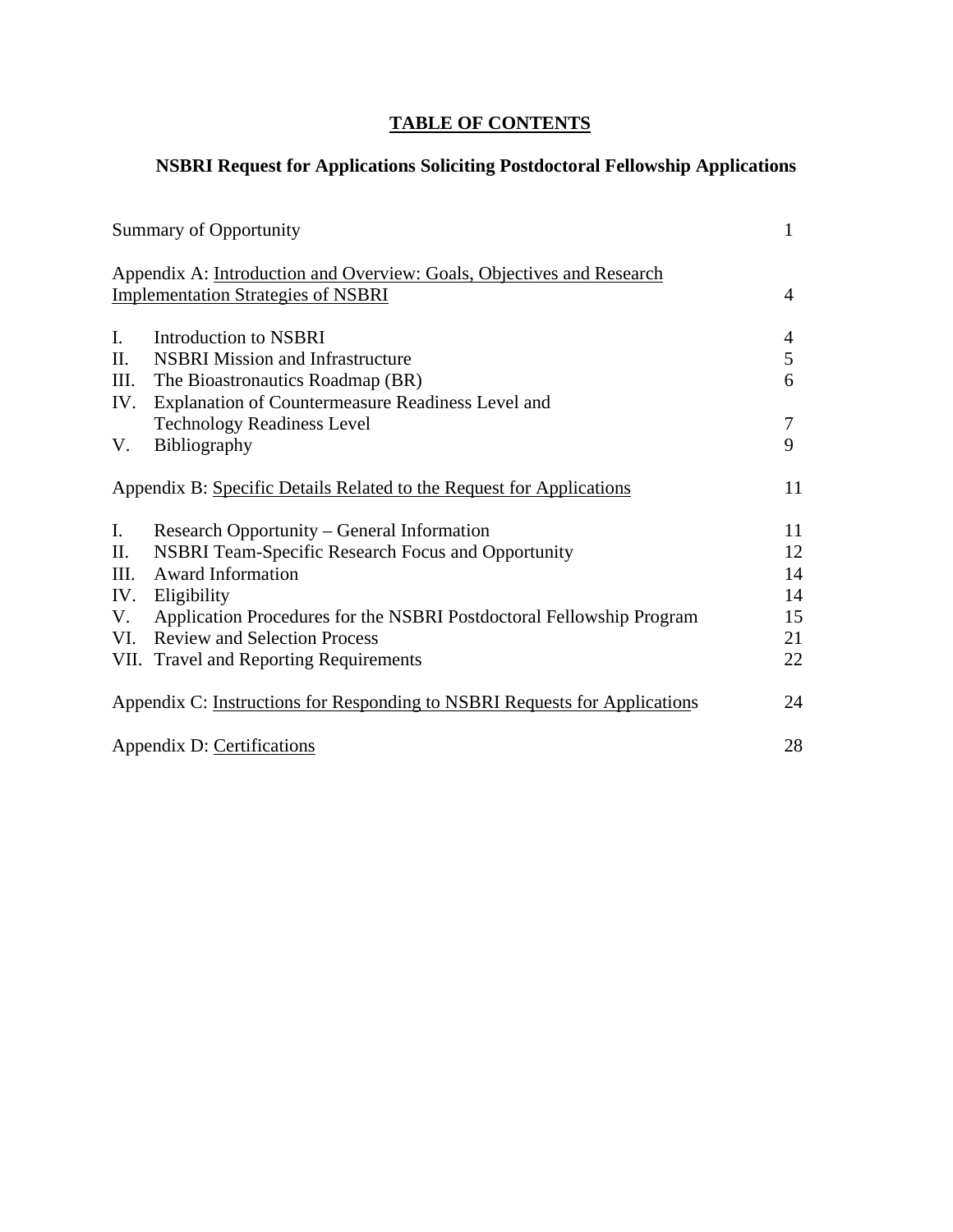# **NSBRI Request for Applications Soliciting Postdoctoral Fellowship Applications**

# **Summary of Opportunity**

This National Space Biomedical Research Institute (NSBRI) Request for Applications (NSBRI-RFA) is soliciting applications for the Postdoctoral Fellowship Program. Postdoctoral Fellowships will be competitively available for two years in any laboratory in the United States carrying out space-related biomedical/biotechnological research in accordance with the NSBRI's goals. **The program is open to U.S. citizens, permanent residents, or persons with preexisting visas obtained through their sponsoring institutions that permit postdoctoral training for the project's duration. To be eligible for this program, Postdoctoral Fellows may not have more than three years of previous postdoctoral training.** Selected Postdoctoral Fellows will become a **member of an integrated countermeasure development team** of the NSBRI.

The Postdoctoral Fellowship award will be funded as a stipend of \$40,000 for the first year with a 5% increase in the second year and will include an allowance for health insurance. Additional funding will be provided for travel to a mandatory NSBRI meeting of Postdoctoral Fellows at the annual NSBRI/NASA Investigators' meeting, a research team meeting, and a domestic scientific meeting of the Postdoctoral Fellow's choice. The Postdoctoral Fellow will also be expected to spend 3-5 days in Houston and at the NASA Johnson Space Center to become familiar with the research facilities and programs available at that institution (costs also covered by NSBRI). The time period for the Johnson Space Center visit will be arranged by the Fellowship Program and will occur during the summer of 2008.

**A budget is not necessary for completion of an application.** Funding is not provided for administrative costs, supplies or equipment. The Mentor is responsible for supervision of the NSBRI Postdoctoral Fellow and for providing necessary funds for supplies and equipment. After Postdoctoral Fellowships have been awarded, the NSBRI will work with the funded institutions to execute the awards, which will include development of a budget for funding. **Indirect costs will not be awarded to the funded institution.** Additionally, the NSBRI's traditional cost sharing of 10% of the funded award is welcomed, but not required, from institutions who receive awards for postdoctoral training.

Postdoctoral Fellowship Applicants must prepare proposals with the support of a Mentor and institution (university, national lab, etc.), and all proposals will be evaluated by a peer-review panel. Mentors should have previous experience training postdoctoral fellows and/or graduate students. **It is the responsibility of the Postdoctoral Fellowship Applicant to arrange for a Mentor.**

The research project will be a part of a countermeasure development team focused on advancing the research toward an applied intervention. Each Postdoctoral Fellowship Applicant must identify the countermeasure readiness level (CRL) and/or technology readiness level (TRL) the research proposal addresses. Postdoctoral Fellows should refer to Figures 1 and 2 in Appendix A for detailed descriptions of the CRLs and TRLs.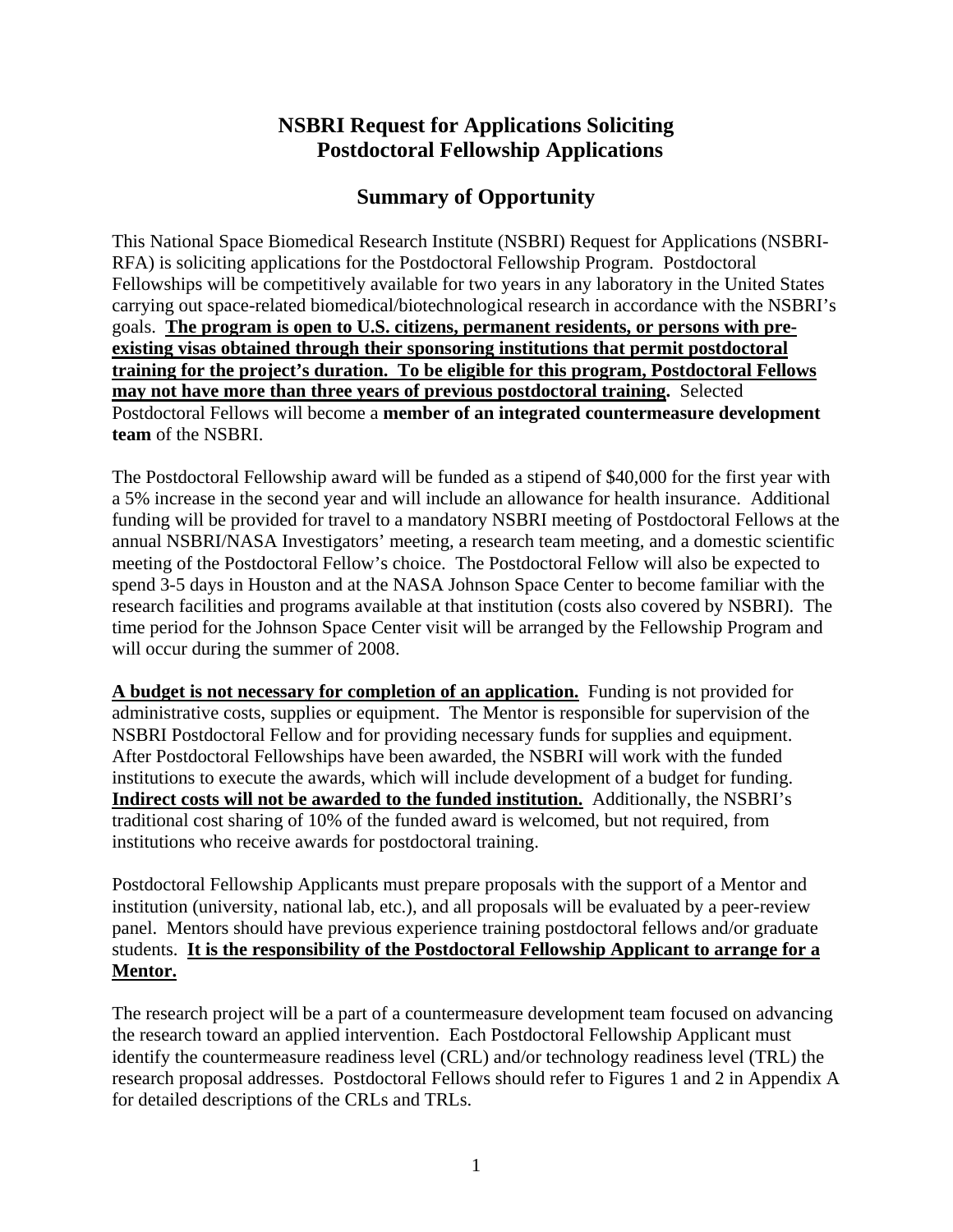**In order to facilitate electronic submission from the Institution at which the Postdoctoral Fellow will conduct the research, please note that the NSPIRES proposal submission system requires that the Mentor be identified as the Principal Investigator and the trainee be identified as the Postdoctoral Fellow.** 

In this NSBRI-RFA,

- Appendix A provides an introduction and overview of the goals, objectives, and research implementation strategies of NSBRI.
- Appendix B contains descriptions of the opportunity and eligibility, specific instructions for submitting a Notice of Intent, and instructions for proposal submission.
- Appendix C contains the standard instructions for responding to NSBRI Requests for Applications**.**
- Appendix D contains copies of the certifications required to be followed with any signed application.

The NSBRI's scientific and educational goals are to fund research and development that will result in the delivery of countermeasures to ensure the health of astronauts, and to apply findings from the research to benefit life on Earth. The NSBRI is committed to maintaining a strong, openly competitive, peer-reviewed research program. The Institute also aims to inspire the next generation of space life scientists. Proposals submitted in response to this NSBRI-RFA must address the research emphases described in this document (see Appendix B for more details). Those that do not will be returned without review.

Proposals that synergistically bridge multiple disciplines for the purpose of modeling the effects of microgravity on the human body, aid in the development and testing of countermeasures, or develop technologies that enable research in one or more NSBRI research areas are strongly encouraged.

All proposals will be evaluated for overall scientific and technical merit by a peer-review panel. Relevance to NSBRI's programmatic needs and goals will also be evaluated by NSBRI Management. The NSBRI's obligation to make award(s) is contingent upon the availability of appropriated funds from which payment can be made and the receipt of proposals that the NSBRI determines are acceptable for award under this NSBRI-RFA.

Inclusion of Women and Minorities in Research Involving Human Subjects – NASA and the NSBRI have adopted the NIH policy regarding this matter. Women and members of minority groups and their subpopulations must be included in NSBRI-supported biomedical and behavioral research projects involving human subjects, unless a clear and compelling rationale and justification are provided that inclusion is inappropriate with respect to the health of the subjects or the purpose of the research.

Participation in this NSBRI-RFA is open to all categories of organizations, industry, educational institutions, other nonprofit organizations, NASA laboratories, and other agencies of the U.S. government.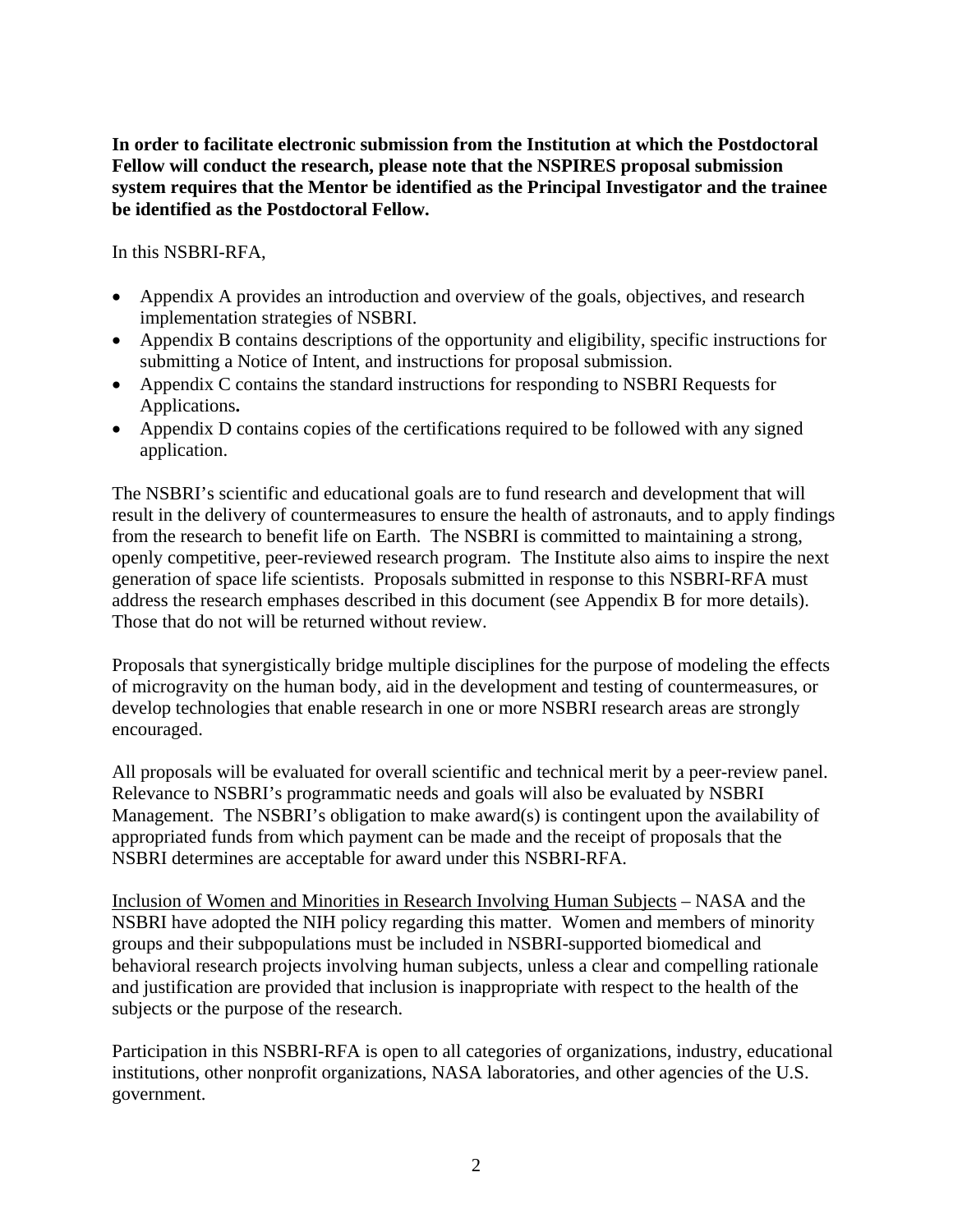An electronic Notice of Intent from Postdoctoral Fellowship Applicants is requested, but not required, by July 10, 2007. Proposals must be submitted electronically by **August 1, 2007, 5:00 p.m. Eastern Time.** (See Appendix B of this NSBRI-RFA for specific instructions for these activities.)

The following items apply only to this NSBRI-RFA:

**Solicitation NSBRI-RFA Identifier:** NSBRI-RFA-07-02 **Application Format Required:** Electronic application using NASA's NSPIRES System (See Appendix B for details) **Notices of Intent Due (not required):** July 10, 2007 **Proposals Due:** August 1, 2007, 5 p.m. ET **Selection Announcement:** Fall 2007 **Funding Begins:** Approximately 30-90 days following notification of selection **Selecting Official:** Director, National Space Biomedical Research Institute

Information about the NSBRI and its existing research program is available from:

Associate Director National Space Biomedical Research Institute One Baylor Plaza, NA-425 Houston, TX 77030-3498 Telephone: 713-798-7412 ■ Fax: 713-798-7413 Email: [director@www.nsbri.org](mailto:director@www.nsbri.org)

Information about the NSBRI Postdoctoral Fellowship Program is available from:

Sonia Rahmati Clayton, Ph.D., Project Coordinator NSBRI Postdoctoral Fellowship Program Email: [postdoc@www.nsbri.org](mailto:postdoc@www.nsbri.org) Telephone: 800-798-8244

All prospective Applicants to this NSBRI-RFA are advised that the highest priority in all of NASA's programs is given to safety and mission assurance, occupational health, environmental protection, information technology, export control, and security. NASA's safety priorities are to protect (i) the public, (ii) astronauts and pilots, (iii) the NASA workforce (including employees working under NASA instruments), and (iv) high-value equipment and property. All proposals submitted in response to this solicitation are expected to comply with this policy.

NSBRI points of contact will be identified in selection letters to begin the funding process. Potential Postdoctoral Fellowship Applicants should read with care the program descriptions that are of interest and focus their proposals on the specific research emphases defined in this NSBRI-RFA.

Your interest and cooperation in participating in this effort is appreciated.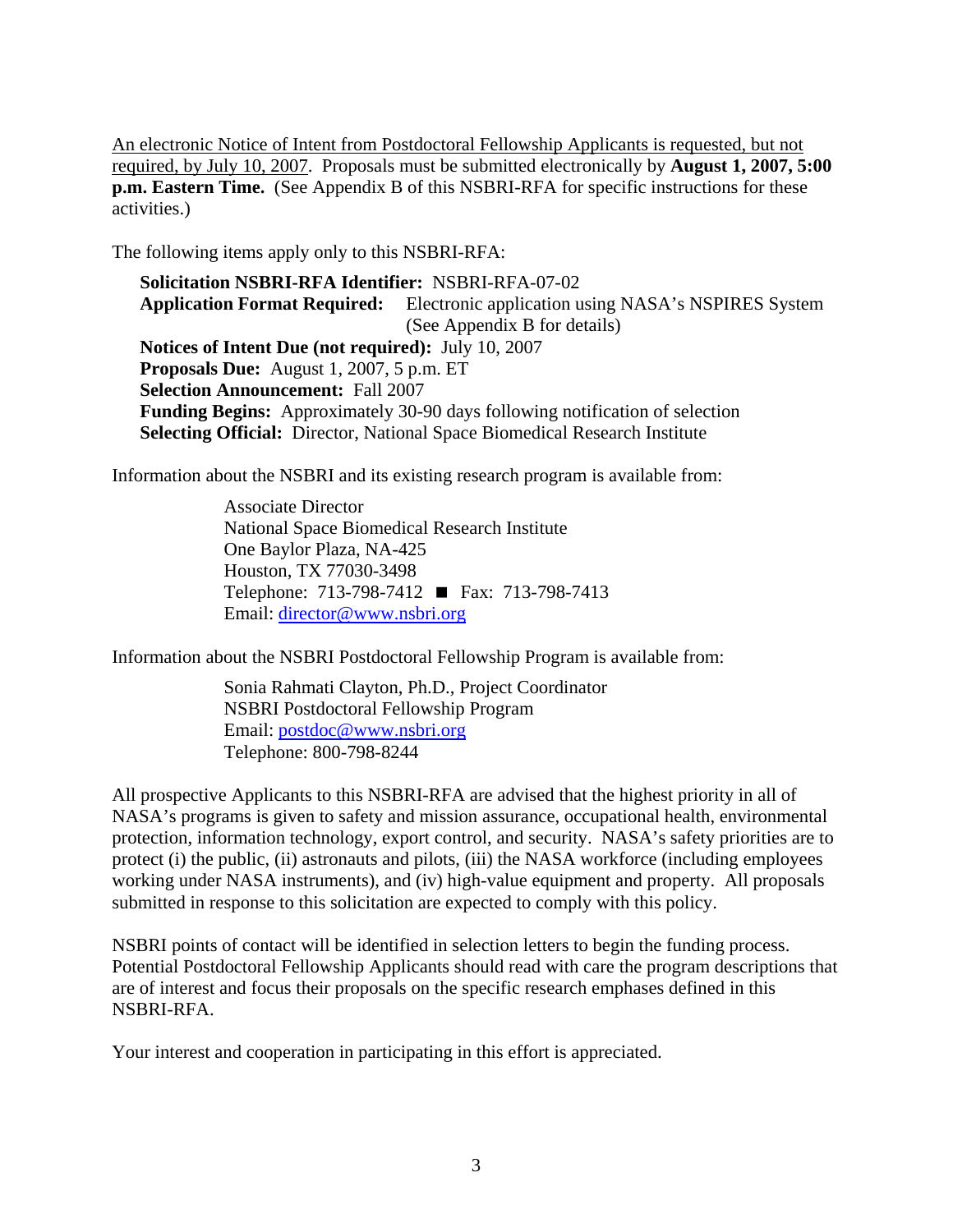# **APPENDIX A NSBRI-RFA-07-02**

# **NSBRI Request for Applications Soliciting Postdoctoral Fellowship Applications**

# **Introduction and Overview: Goals, Objectives and Research Implementation Strategies of NSBRI**

**NOTE: It is critical for Postdoctoral Fellowship Applicants to read carefully all of the instructions in this NSBRI-RFA.** Each Appendix includes guidelines, requirements, and instructions for preparing and submitting proposals, and defines the administrative policies governing the particular components described in this NSBRI-RFA.

# **I. Introduction to NSBRI**

NSBRI is a NASA-initiated and NASA-funded, nonprofit research consortium charged with developing biomedical countermeasures for potential health problems that could occur in astronauts either during long-duration spaceflight or on their return to Earth. The NSBRI's current program, aligned with the Vision for Space Exploration, consists of approximately 70 science and technology projects organized into research teams.

The NSBRI invites ground-based research applications to join an existing team in one of the following research areas:

- 1. *Bone Loss* Addressing bone loss and weakening during spaceflight, and the inherent fracture risks.
- 2. *Cardiovascular Alterations* Determining the effect of long-duration spaceflight on the heart and blood vessels and designing novel therapies to combat prolonged deconditioning.
- 3. *Human Performance Factors, Sleep and Chronobiology* Investigating maintenance of high cognitive performance and vigilance despite environmental stress and sleep disturbances.
- 4. *Muscle Alterations and Atrophy* Focusing on the loss of skeletal muscle mass, strength and endurance that accompanies spaceflight.
- 5. *Neurobehavioral and Psychosocial Factors* Investigating methods and tools that can be utilized to enable crews to cope with stress, isolation and compatibility.
- 6. *Nutrition, Physical Fitness and Rehabilitation*  Developing methods to maintain health and fitness before, during and after spaceflights.
- 7. *Radiation Effects* Determining the risks various types of radiation have for deleterious consequences, with an emphasis on acute effects, and mitigating these effects through countermeasure development, including pharmaceutical and nutritional interventions.
- 8. *Sensorimotor Adaptation* Addressing the problems of space motion sickness and disorientation during flight and the postflight problems of balance and gaze disorders.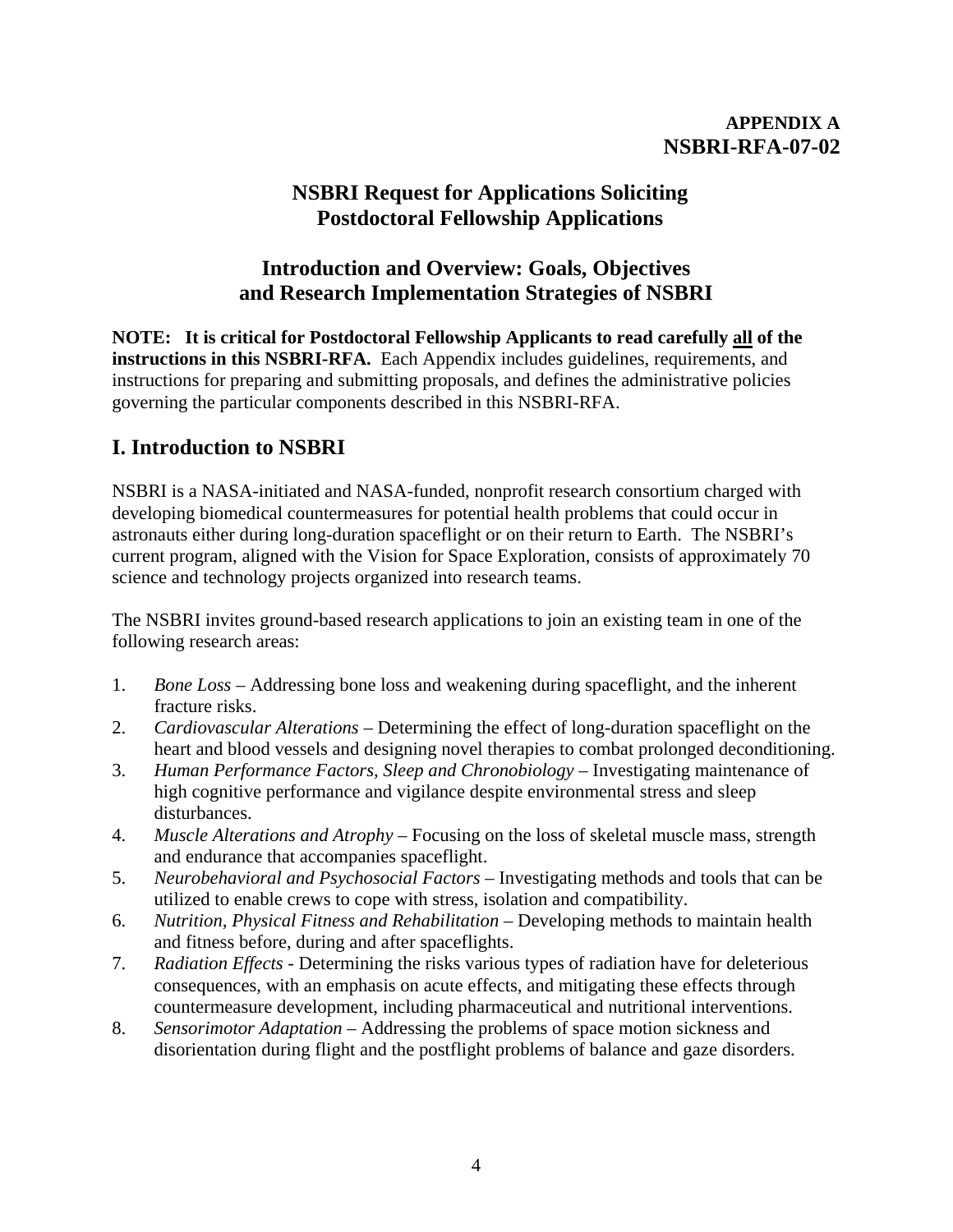- 9. *Smart Medical Systems*  Developing new methods of non-invasive medical monitoring, diagnosis and therapy for use on space missions.
- 10. *Technology Development* Developing small, low-power, and noninvasive instrumentation and other technological products to address physiological problems and research needs.

Each of the research teams consists of a set of coordinated and complementary projects focused on a common theme. Team management and coordination is the responsibility of the **Team Leader**. A Team Leader, assisted by an Associate Team Leader, heads each research team. Team Leaders play a pivotal role in guiding the Institute's research program and in the ultimate success of the Institute. Their expertise and "hands-on" approach to research management add value across projects and across teams. The Team Leader is guided by the Bioastronautics Roadmap (BR, see Appendix A, Section III.), which is the cornerstone for developing the team's integrated strategic research plan, the key to accomplishing the Institute's mission.

# **II. NSBRI Mission and Infrastructure**

NSBRI is responsible for the development of countermeasures and risk-mitigation strategies to alleviate the deleterious effects of long-duration spaceflight and for the support of applied space biomedical research directed toward this specific goal. Its mission is to lead a national effort in integrated, critical path space biomedical research that supports the Vision for Space Exploration by focusing on the enabling of long-term human presence in, development of, and exploration of space. This is accomplished by:

- designing and testing effective countermeasures to address the biological and environmental impediments to long-term human spaceflight;
- defining the molecular, cellular, organ-level, and integrated responses and relationships that ultimately determine these impediments, where such activity is essential for the development of novel countermeasures;
- establishing biomedical support technologies to maximize human performance in space, reducing biomedical hazards to an acceptable level, and delivering quality medical care;
- transferring and disseminating the biomedical advances in knowledge and technology to the general benefit of mankind; and
- ensuring open involvement of a diverse scientific community, industry, and the public at large in the Institute's activities and fostering a robust partnership with NASA, particularly through NASA's Johnson Space Center.

# **Institute Infrastructure**

The NSBRI is governed by a consortium of twelve institutions: Baylor College of Medicine; Brookhaven National Laboratory; Harvard Medical School; The Johns Hopkins University; Massachusetts Institute of Technology; Morehouse School of Medicine; Mount Sinai School of Medicine; Rice University; Texas A&M University; the University of Arkansas for Medical Sciences; the University of Pennsylvania Health System; and the University of Washington. The Institute's Headquarters are located in Houston, at Baylor College of Medicine.

# **This is an open solicitation. Consortium membership is not a requirement for Postdoctoral Fellowship Program participation.**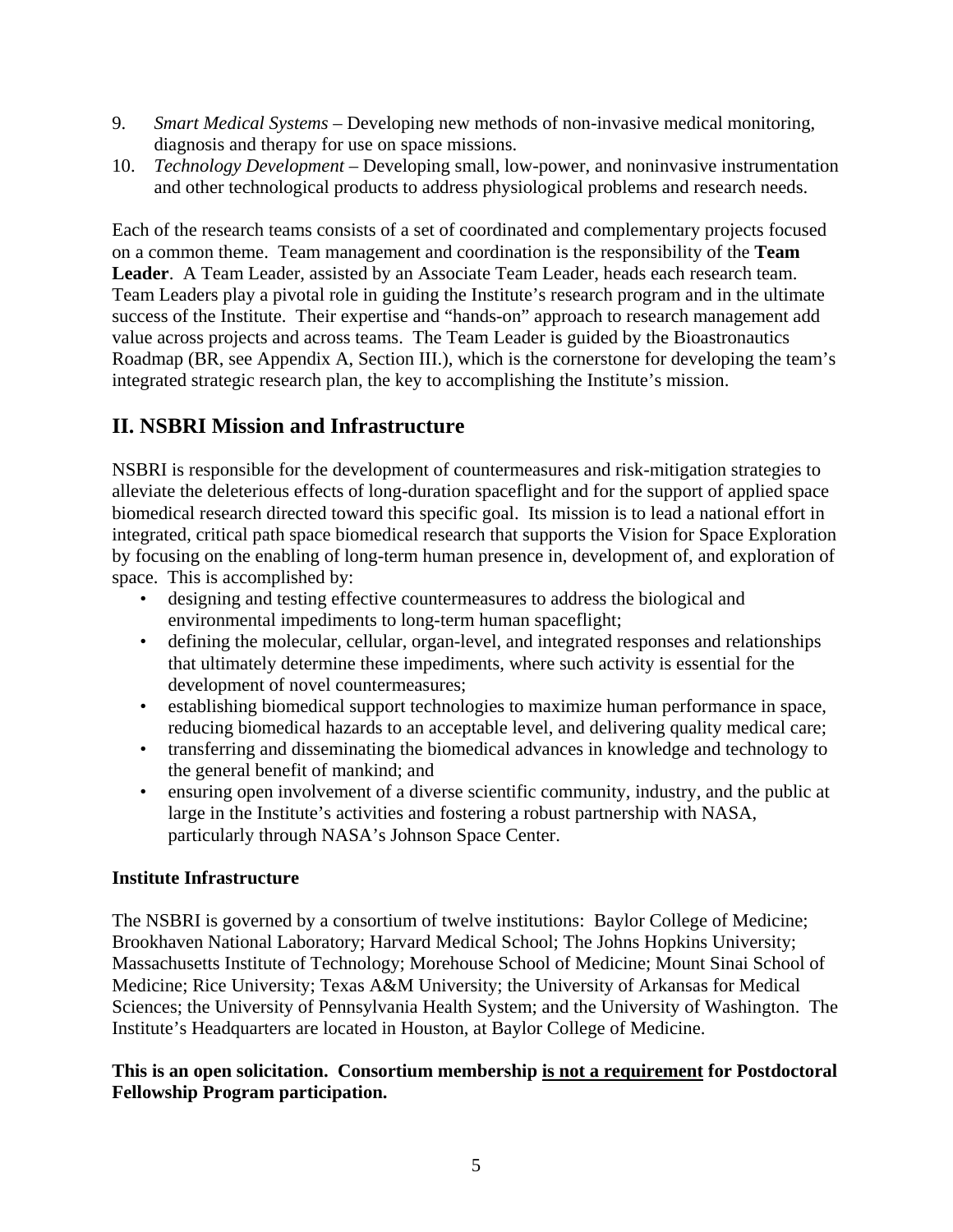An independent Board of Scientific Counselors is responsible for assuring excellence in the Institute's research program through independent external peer review. An External Advisory Council is responsible for advising Institute Management and the Board of Directors (comprised of, but not limited to, representatives from the senior management of each of the 12 NSBRI consortium-member institutions) concerning program strategy, tactical implementation and effectiveness. NSBRI also has a User Panel of former and current astronauts and flight surgeons responsible for assuring that the research program is focused squarely on astronaut health and safety. An Industry Forum of representatives from space- and biomedically-related industries advises and assists the NSBRI concerning Earth- and space-based applications for Institute research.

In addition to its research program, the NSBRI has developed a robust education and outreach program that takes advantage of the Institute's core research activities. The Institute coordinates its research activities with NASA through a joint NASA/NSBRI Steering Committee and other NASA/NSBRI strategic and tactical working groups.

# **III. The Bioastronautics Roadmap (BR)**

In order to identify and make publicly known the biomedical risks of spaceflight and the research questions that must be answered to reduce those risks, NASA has developed the Bioastronautics Roadmap (BR). The BR is an interdisciplinary tool to assess, understand, mitigate and manage the risks to humans that are associated with long-term exposure to the space environment. It assumes an overarching strategy that integrates requirements, risks, risk factors, research and technology questions, tasks, deliverables, and risk mitigation with the intent of directing biomedical research in support of human spaceflight, especially human missions of exploration.

The BR is based in part on recommendations from internal NASA experts, NSBRI scientists, advisory committees representing the United States science community, task forces, and published reports (e.g., the National Research Council Space Studies Board's *A Strategy for Research in Space Biology and Medicine in the New Century*); the Aerospace Medical Advisory Committee; the NASA Task Force on Countermeasures; the International Space Life Sciences Working Group's publications on Radiation, Bone, Muscle, Cardiovascular, Human Factors, and Neuroscience Workshops; and the NASA Medical Policy Board Document.

The ultimate goal of the BR is to protect the health and safety of spaceflight crews by allowing NASA and the community of scientists to better define and focus research that is required for development and validation of operational health care "deliverables" in preventing, treating and rehabilitating spaceflight changes, and in creating and supporting appropriate habitation and medical care systems.

The current BR identifies 45 risks and 462 questions. A more extensive overview, as well as a list of all the risks and research and technology questions for the BR, should be reviewed by potential proposers at [http://bioastroroadmap.nasa.gov/index.jsp.](http://bioastroroadmap.nasa.gov/index.jsp)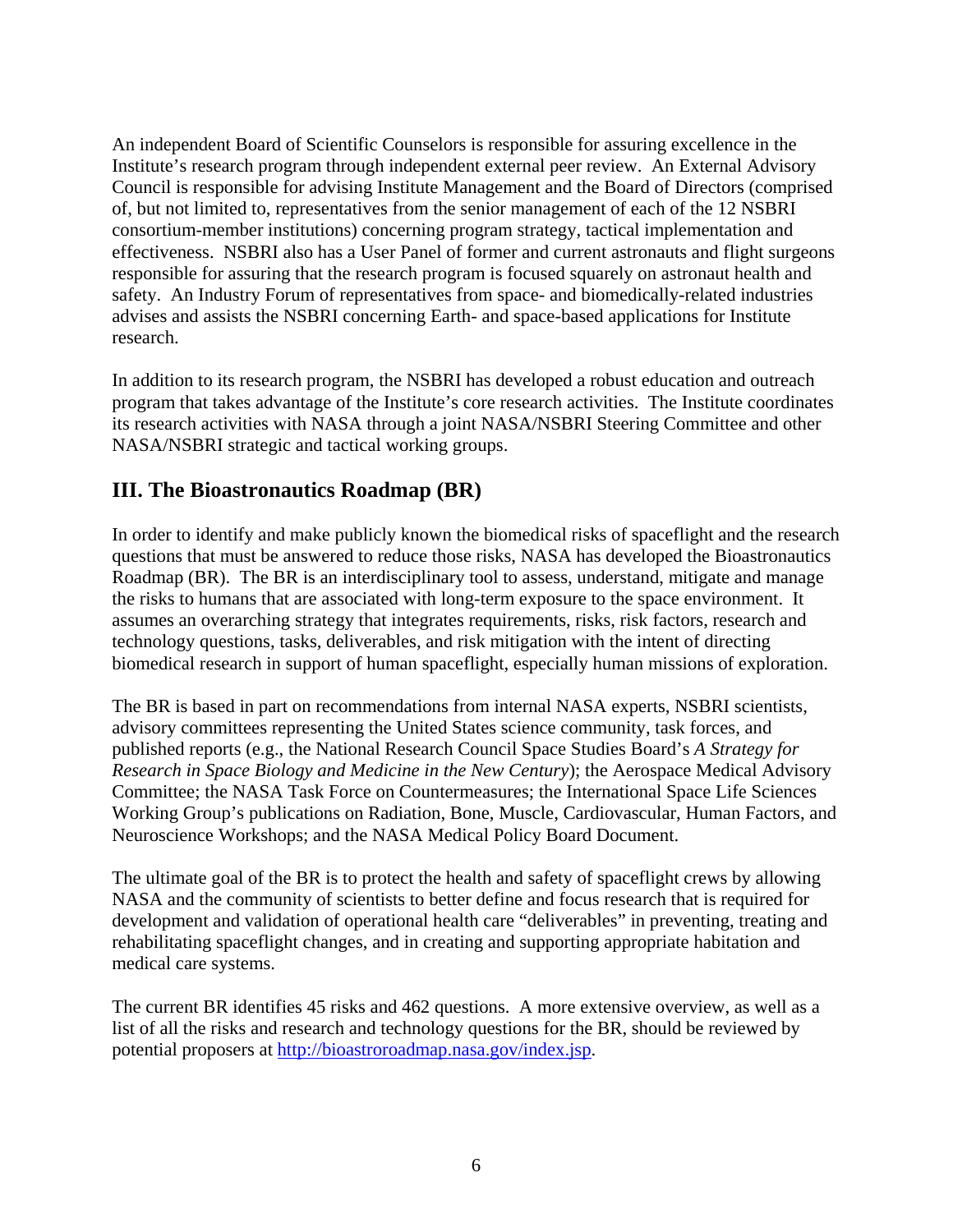**Postdoctoral Fellowship Applicants must examine and understand the BR and specify in the proposal the rationale and evidence underlying the risks and research and technology questions the proposed research will address. An example is shown in Table 1 and can be used as a template for the Table requested as part of your proposal in Appendix B, Section V.B.3.e. NSBRI will perform a similar assessment to understand how the proposed research addresses the BR risks and research and technology questions. Proposals that do not identify which BR risks and questions are being addressed will be returned without review.**

# **TABLE 1: EXAMPLE ONLY – Please complete a BR Form for your proposal.**

| <b>Hypotheses</b>                           | Risk #           | <b>R&amp;T* Question Number</b>  | <b>Specific Aim</b> |
|---------------------------------------------|------------------|----------------------------------|---------------------|
|                                             | (from BR)        | (Bolded) and Question            |                     |
|                                             |                  | (from BR)                        |                     |
| In the hindlimb unloaded (HLU) rat model,   | Risk #1          | 1d. What biophysical             | $#1$ : Measure bone |
| the combined administration of zoledronate  | Accelerated      | modalities, nutritional          | mass and mineral    |
| with parathyroid hormone affords greater    | <b>Bone Loss</b> | modifications, and               | density in HLU      |
| protection against femur fracture, relative | and Fracture     | pharmacological agents (alone or | rats treated with   |
| to treatment with either agent alone; all   | Risk             | in combination) will most        | zoledronate in the  |
| agents whether administered alone or in     |                  | effectively minimize the         | absence or          |
| combination will enhance bone quality and   |                  | decrease in bone mass due to     | presence of         |
| reduce fracture risk, as compared to non-   |                  | extended hypogravity exposure?   | parathyroid         |
| treated control animals.                    |                  | [ISS 1, Lunar 5, Mars 1]         | hormone.            |
|                                             | Risk #1          | 1b. Will a period of rapid bone  | #2 Evaluate         |
|                                             | Accelerated      | loss in hypogravity be followed  | mechanical          |
|                                             | <b>Bone Loss</b> | by a slower rate of loss         | strength of femur   |
|                                             | and Fracture     | approaching a basal bone         | in HLU rats         |
|                                             | Risk             | mineral density (BMD)? What      | treated with        |
|                                             |                  | are the estimated site-specific  | zoledronate in the  |
|                                             |                  | fracture risks as one approaches | absence or          |
|                                             |                  | basal BMD? [ISS 2, Lunar 5,      | presence of         |
|                                             |                  | Mars 1]                          | parathyroid         |
|                                             |                  |                                  | hormone.            |
| Additional hypotheses as appropriate.       |                  |                                  |                     |
| $R&T =$ Research and Technology             |                  |                                  |                     |

# **IV. Explanation of Countermeasure Readiness Level and Technology Readiness Level**

# **Countermeasure Readiness Level (CRL)**

The use of the CRL scale allows NASA and the NSBRI to: 1) define, assess and quantify the level of "countermeasure readiness;" 2) determine and describe how each funded research project fits into the countermeasure development "flow;" and 3) monitor progress in countermeasure development. This section describes this scale and how it is used. **The CRL of the proposed research must be identified in the application.**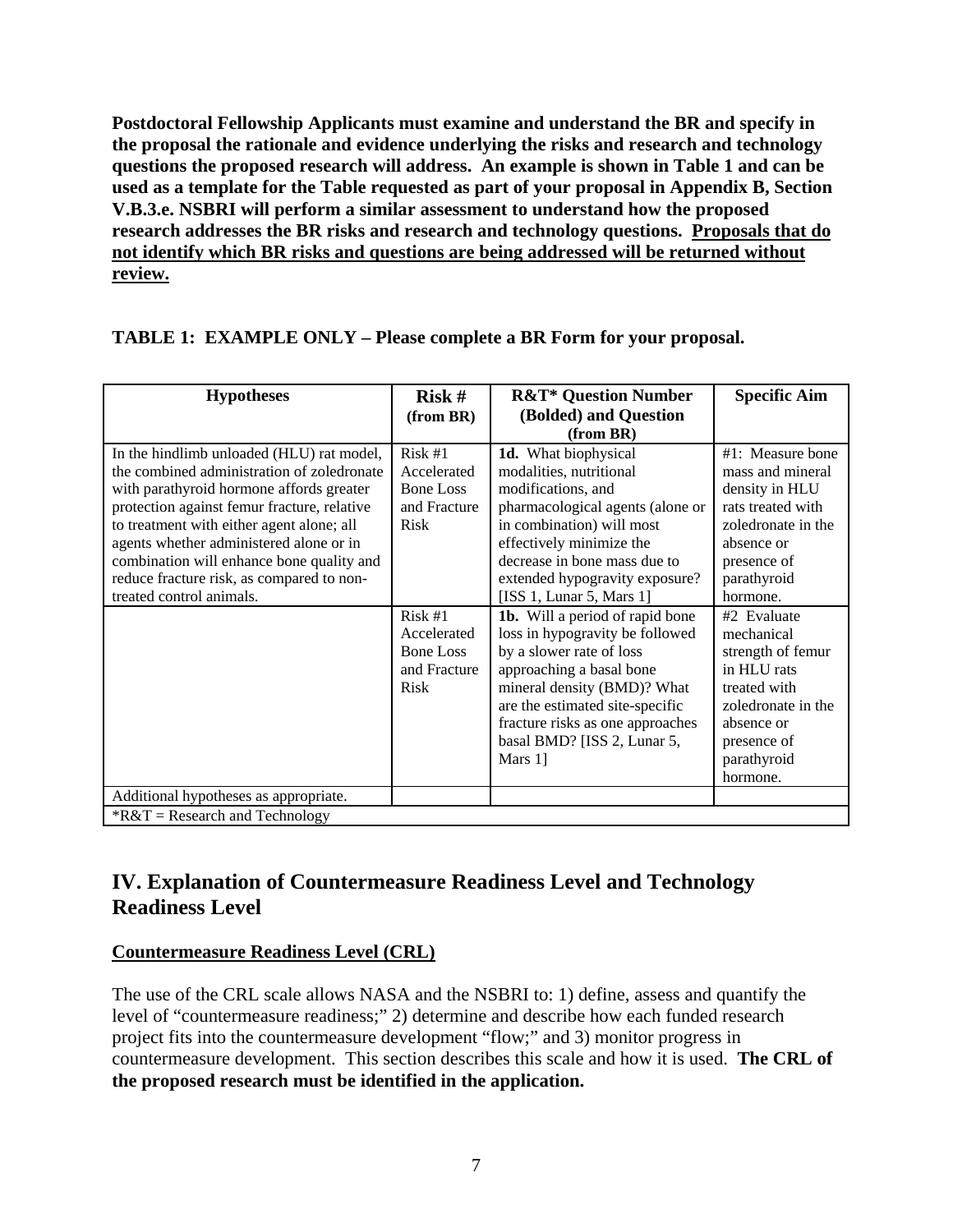Figure 1 illustrates the CRL scale. It describes an incremental research program ranging from fundamental studies that suggest potential countermeasures to applied studies that allow the systematic evaluation and validation of countermeasures ready for operational implementation. Countermeasure development usually progresses through systematic research. Research flows through various levels of countermeasure readiness.



#### **Figure 1. Countermeasure Readiness Level Scale**

### **Technology Readiness Level (TRL)**

Technology Readiness Level is a systematic measurement system that supports assessments of the maturity of a particular technology and the consistent comparison of maturity between different types of technology. In short, a TRL is a technology milestone. (See Figure 2, next page.) **Technology projects must identify the TRL of the proposed research.**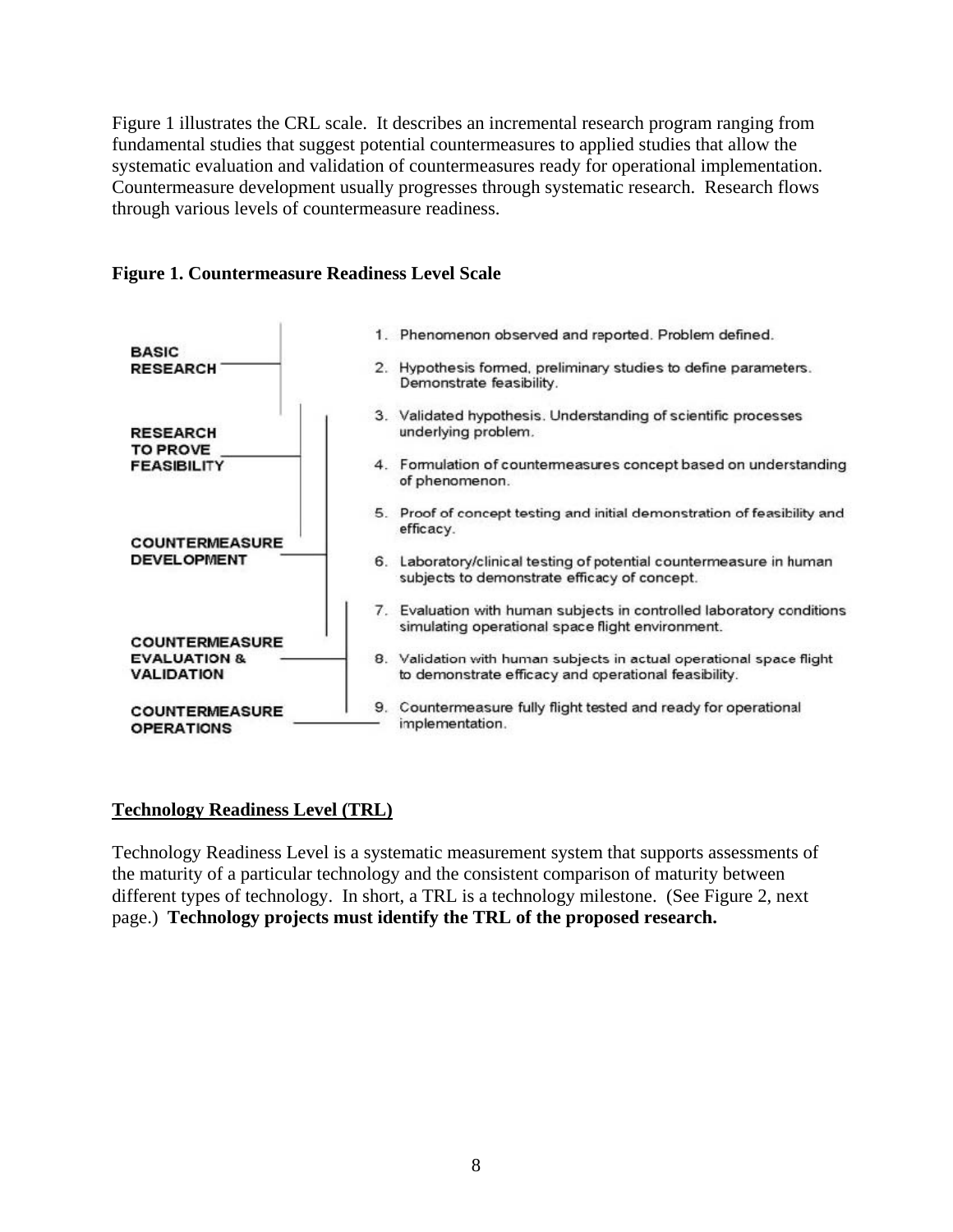**Figure 2. Technology Readiness Level Scale** 

| Level            | Definition                                                                |
|------------------|---------------------------------------------------------------------------|
| TRL1             | Basic principles observed                                                 |
| TRL2             | Technology concept and/or application formulated                          |
| TRL3             | Analytical and experimental critical function/prool-of-concept            |
| TRL4             | Component and/or breadboard validation in lab                             |
| TRL <sub>5</sub> | Component and/or breadboard in relevant environment                       |
| TRLB             | System/subsystem model or prototype demonstration in relevant environment |
| TRL7             | Subsystem prototype in a space environment                                |
| <b>TRLB</b>      | System completed and flight qualified through demonstration               |
| <b>TRL9</b>      | System flight proven through mission operations                           |
|                  |                                                                           |

# **V. Bibliography**

- 1. **National Space Biomedical Research Institute Website.** <http://www.nsbri.org/> Contains information on the Institute's science, technology and education programs, including detailed team strategic plans and project summaries for all current and completed projects.
- 2. **Space Life Sciences Directorate Website.** <http://slsd.jsc.nasa.gov/>
- 3. **NASA Vision for Space Exploration.** Document available at: [http://www.nasa.gov/pdf/55584main\\_vision\\_space\\_exploration-hi-res.pdf](http://www.nasa.gov/pdf/55584main_vision_space_exploration-hi-res.pdf)
- 4. **NASA Task Book (Program Tasks and Bibliography).** The Living Task Book and Task Book Archives are available at: [http://taskbook.nasaprs.com/peer\\_review/index.cfm](http://taskbook.nasaprs.com/peer_review/index.cfm)
- 5. **Space Life Sciences Data Archive (LSDA).** An online database containing descriptions and results of completed NASA-sponsored flight experiments. Descriptions are included of experiments, missions, procedures, hardware, biospecimens collected, personnel, and documents. Biospecimens that are available for research purposes are described in detail. A limited number of experiments contain final reports and spreadsheet data suitable for downloading. Data from human subjects are unavailable online for reasons of privacy. Internet address: [http://lsda.jsc.nasa.gov/lsda\\_home.cfm](http://lsda.jsc.nasa.gov/lsda_home.cfm)
- 6. **Small Clinical Trials: Issues and Challenges.** Institute of Medicine, National Academy Press, Washington, DC. <http://www.nap.edu/books/0309073332/html/>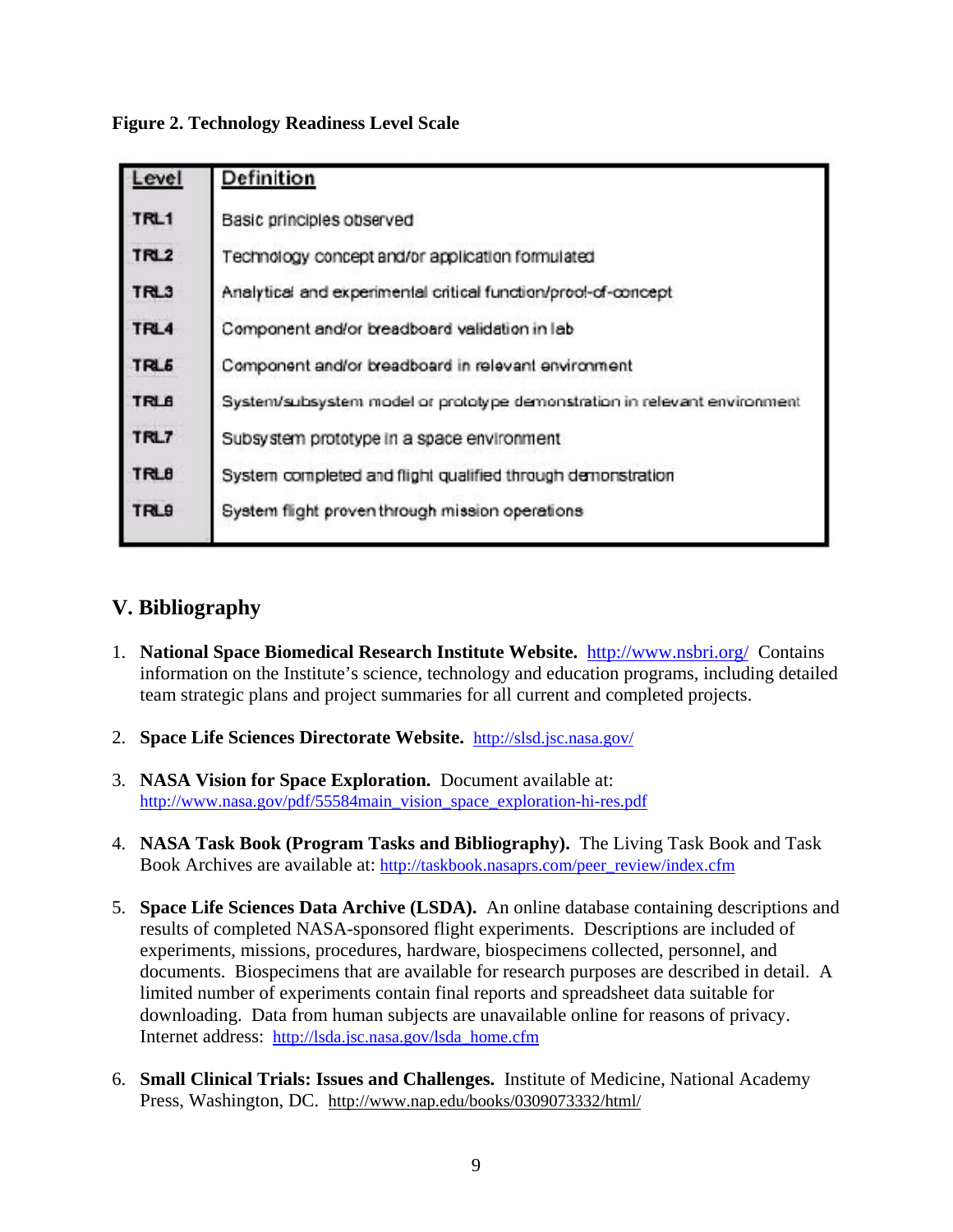- 7. **Sex and Gender: Exploring the Biological Contributions to Human Health.** *NIH Guidelines on the Inclusion of Women and Minorities as Subjects in Clinical Research, 59 Fed. Reg. 14508 (1994).*
- 8. **Safe Passage, Astronaut Care for Exploration.** Institute of Medicine, National Academy Press, Washington, DC, (2001).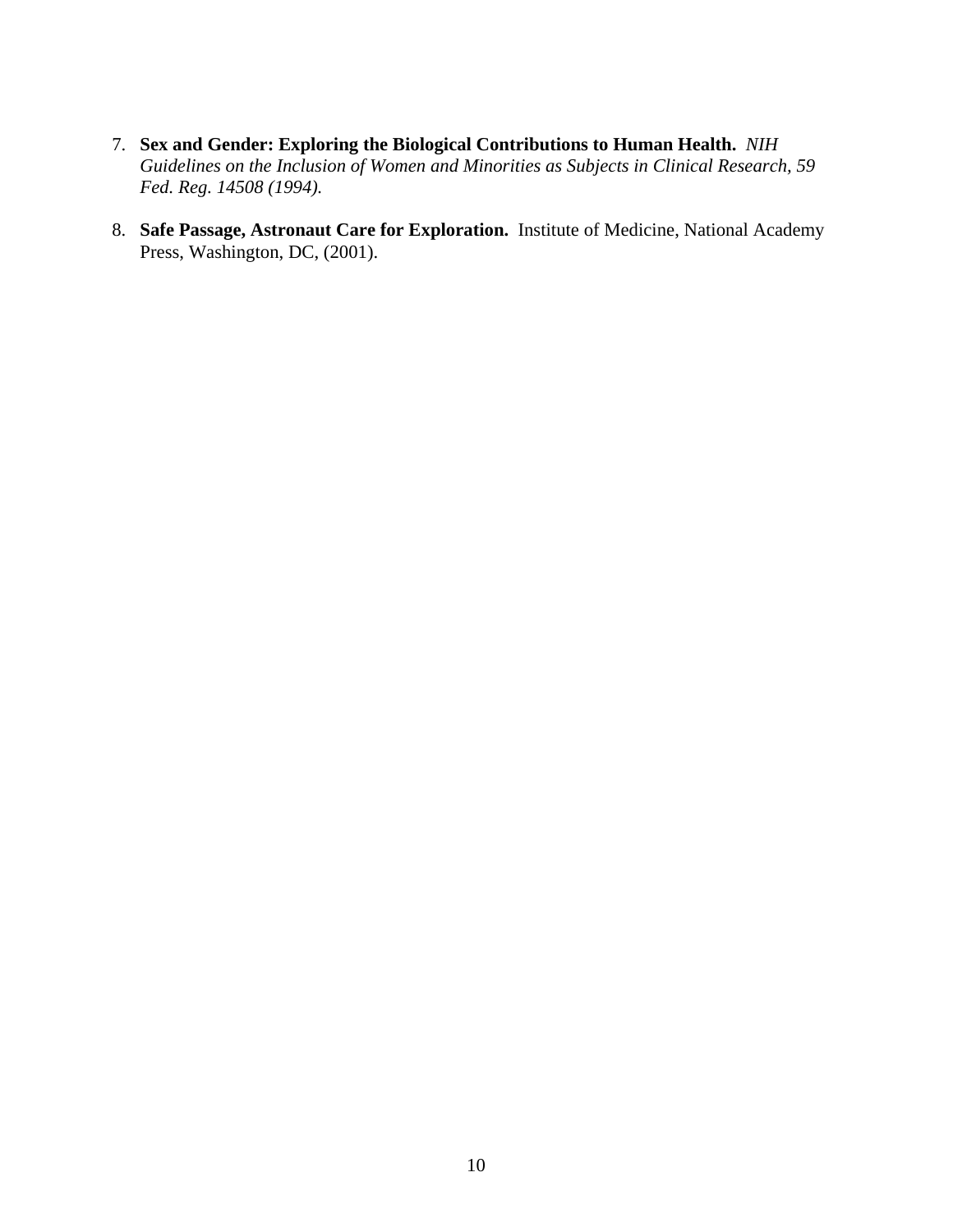# **APPENDIX B NSBRI-RFA-07-02**

# **NSBRI Request for Applications Soliciting Postdoctoral Fellowship Applications**

# **Specific Details Related to the Request for Applications**

**NOTE: The program is open to U.S. citizens, permanent residents, or persons with preexisting visas obtained through their sponsoring institutions that permit postdoctoral training for the project's duration. Please note that current restrictions at locations having high, security-clearance requirements may impede full participation in some learning experiences by persons who have certain visa classifications. To be eligible for this program, previous postdoctoral training must be limited to three years or less.** 

# **I. Research Opportunity – General Information**

To carry out the NSBRI's primary mission of identifying, designing and developing effective countermeasures to address the biological and environmental impediments to human spaceflight, the NSBRI focuses its research program on the primary needs of long-duration missions (e.g., several months on the International Space Station and exploration-class missions to the moon and Mars). These missions pose the greatest challenge to present and future space travelers, and meeting these challenges with appropriate countermeasures lies at the core of the NSBRI's responsibility.

Potential physiological changes that may occur during prolonged spaceflight include, among others, significant loss of muscle and bone mass, decreased dietary intake of nutrients, metabolic and endocrine alterations, important changes in cardiovascular function, and deleterious effects on sensorimotor performance. By addressing long-term missions, increased crew safety, health and performance will be realized for shorter-duration spaceflights.

NSBRI research is conducted in partnership with NASA using an **integrated team approach**. The teams focus on high-priority biomedical research problems, and investigators work together, within and between teams, to address complex risks that often require interdisciplinary expertise and resources. The value added in the integrated team approach leads to more effective outcomes-driven research than what is obtainable by a single project alone.

The NSBRI has an essential enabling role for NASA: providing capabilities for countermeasures development research. The Institute engages scientists, engineers, and clinicians and uses institutional resources to form a biomedical research community. Countermeasures research conducted by NSBRI's research community is integrated with the engineering and operational expertise of NASA to effectively manage health risks for long-duration human spaceflight.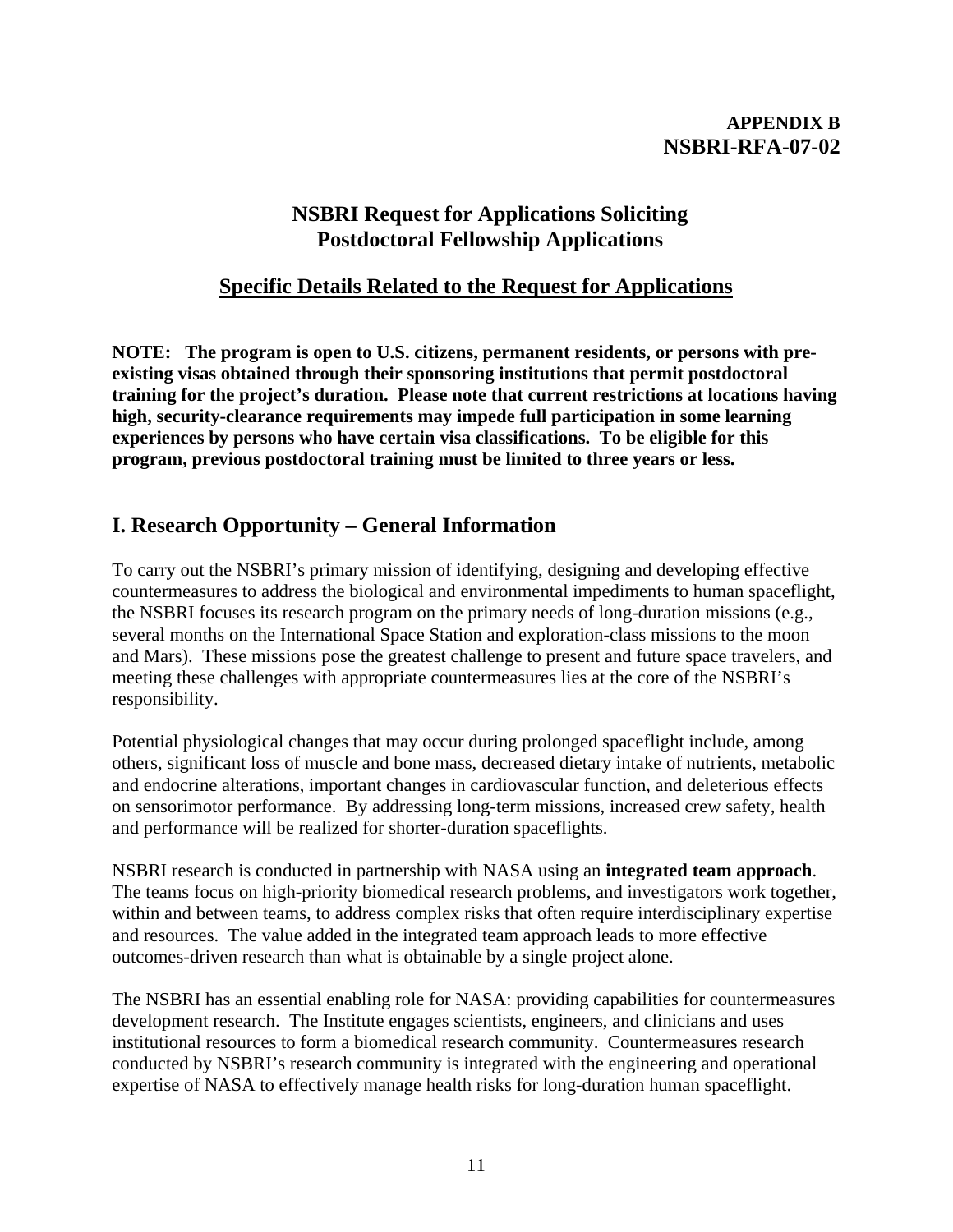The CRL and/or TRL that will result from the funding and conduct of the proposed research must be identified in the proposal. For further information, refer to Appendix A, Section IV.

# **II. NSBRI Team-Specific Research Focus and Opportunity**

Applications submitted to the NSBRI in response to this NSBRI-RFA must address one of the research areas discussed below. Proposals that impact more than one area should be directed to only one primary research area. Studies that use integrated methods are particularly encouraged.

It is recommended that Postdoctoral Fellowship Applicants carefully review the NSBRI website for information on the team(s) relevant to a proposal. These webpages are referenced in the following subsections, which are provided to guide proposers to the key problems and issues that are central to each research area. In all cases, proposals must represent questions and be relevant to priorities enumerated in the BR at [http://bioastroroadmap.nasa.gov/index.jsp.](http://bioastroroadmap.nasa.gov/index.jsp)

Proposals in problem modeling, space medicine and technology that are relevant to countermeasure development within the scope of the NSBRI mission are invited but must address one of the research areas discussed below. The NSBRI seeks innovative projects of two years in duration and of varying scope that will produce clear deliverables. Applicants are encouraged to define clear milestones and to collaborate with experts, as appropriate, to maximize the likelihood of success and impact of their proposed research.

# **1. NSBRI Bone Loss Team**

The Bone Loss Team studies the processes involved in bone loss related to microgravity, the development of countermeasures to prevent bone loss, and methods for evaluating the rate of loss and the impact on fracture risk. Team information and the Team Strategic Plan for countermeasures research and development, including research goals and priorities, are located at <http://www.nsbri.org/Research/Bone.html>.

# **2. NSBRI Cardiovascular Alterations Team**

The Cardiovascular Alterations Team is determining the effect of long-duration spaceflight on the heart and blood vessels and designing novel therapies for combating prolonged deconditioning. These strategies include training regimens as well as pharmacologic and nutritional interventions. Team information and the Team Strategic Plan for countermeasures research and development, including research goals and priorities, are located at [http://www.nsbri.org/Research/Cardio.html.](http://www.nsbri.org/Research/Cardio.html)

# **3. NSBRI Human Performance Factors, Sleep and Chronobiology Team**

The Human Performance Factors, Sleep and Chronobiology Team is developing ways to reduce human mistakes and optimize mental and physical performance during long-duration spaceflight. The loss of 24-hour day/light cycle, weightlessness, a confined environment, and work demands make sleep difficult in space. Cumulative sleep loss increases the risk of accidents and possible mission failure. Team information and the Team Strategic Plan for countermeasures research and development, including research goals and priorities, are located at [http://www.nsbri.org/Research/Sleep.html.](http://www.nsbri.org/Research/Sleep.html)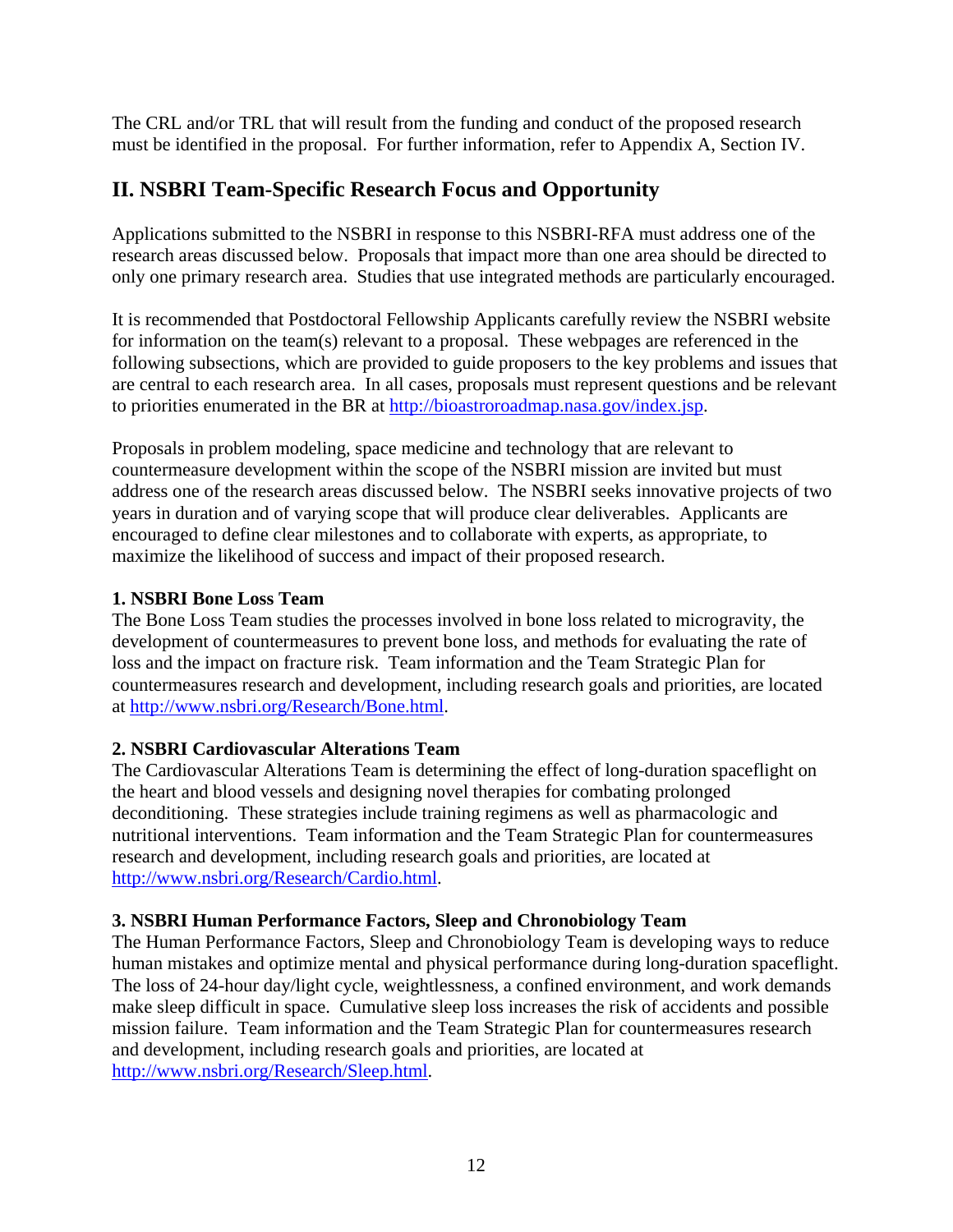# **4. NSBRI Muscle Alterations and Atrophy Team**

The Muscle Alterations and Atrophy Team's objective is to develop methods to prevent or reduce muscle loss on space missions. While astronauts exercise in space, current exercise regimens alone are not sufficient to prevent potentially deleterious changes that occur in skeletal muscle during spaceflight. The Team works to identify effective physical countermeasures (i.e., exercise prescriptions) and to combine this strategy with other countermeasures, such as improved nutrition and pharmacological interventions. Team information and the Team Strategic Plan for countermeasures research and development, including research goals and priorities, are located at [http://www.nsbri.org/Research/Muscle.html.](http://www.nsbri.org/Research/Muscle.html)

## **5. NSBRI Neurobehavioral and Psychosocial Factors Team**

The Neurobehavioral and Psychosocial Factors Team is concerned with methods crews use to deal with stress, isolation, confinement, and the challenges of long-duration space missions. In addition to identifying neurobehavioral and psychosocial risks to crew health, safety, and productivity, Team objectives include developing methods to monitor cognitive function and behavior and countermeasures to enhance performance, motivation, and quality of life. Leadership style, crew composition, organization, and communication are also being investigated to optimize crew effectiveness and mission success. Team information and the Team Strategic Plan for countermeasures research and development, including research goals and priorities, are located at [http://www.nsbri.org/Research/Psycho.html.](http://www.nsbri.org/Research/Psycho.html)

## **6. NSBRI Nutrition, Physical Fitness and Rehabilitation Team**

The Nutrition, Physical Fitness and Rehabilitation Team is addressing the quality and quantity of dietary intake, exercise, and rehabilitation to reduce or eliminate muscle atrophy and bone loss, and to improve altered cardiovascular function. The Team is also examining countermeasures to reduce the biomedical risks of radiation, circadian alterations, and other factors associated with long-duration human space missions. Team information and the Team Strategic Plan for countermeasures research and development, including research goals and priorities, are located at <http://www.nsbri.org/Research/Nutrition.html>.

### **7. NSBRI Radiation Effects Team**

Extended missions will expose astronauts to greater levels and more varied types of radiation. High levels of radiation may kill cells, damage tissue and cause mutations; other effects of acute exposure include prodromal syndrome, skin reactions and hematologic disorders. Through cross-cutting research projects, NSBRI is determining the risks of various types of radiation for deleterious consequences, with an emphasis on the area of acute effects, and the ability to mitigate these effects through the development of countermeasures, including pharmaceutical and nutritional interventions. Team information and the Team Strategic Plan for countermeasures research and development, including research goals and priorities, are located at <http://www.nsbri.org/Research/Radiation.html>

### **8. NSBRI Sensorimotor Adaptation Team**

The Sensorimotor Adaptation Team is developing potential preflight and inflight countermeasures to allow crew members to adjust more rapidly to gravitational changes that can result in disorientation, motion sickness and a loss of sense of direction. These disturbances can impact operational activities including approach and landing, docking, remote manipulation,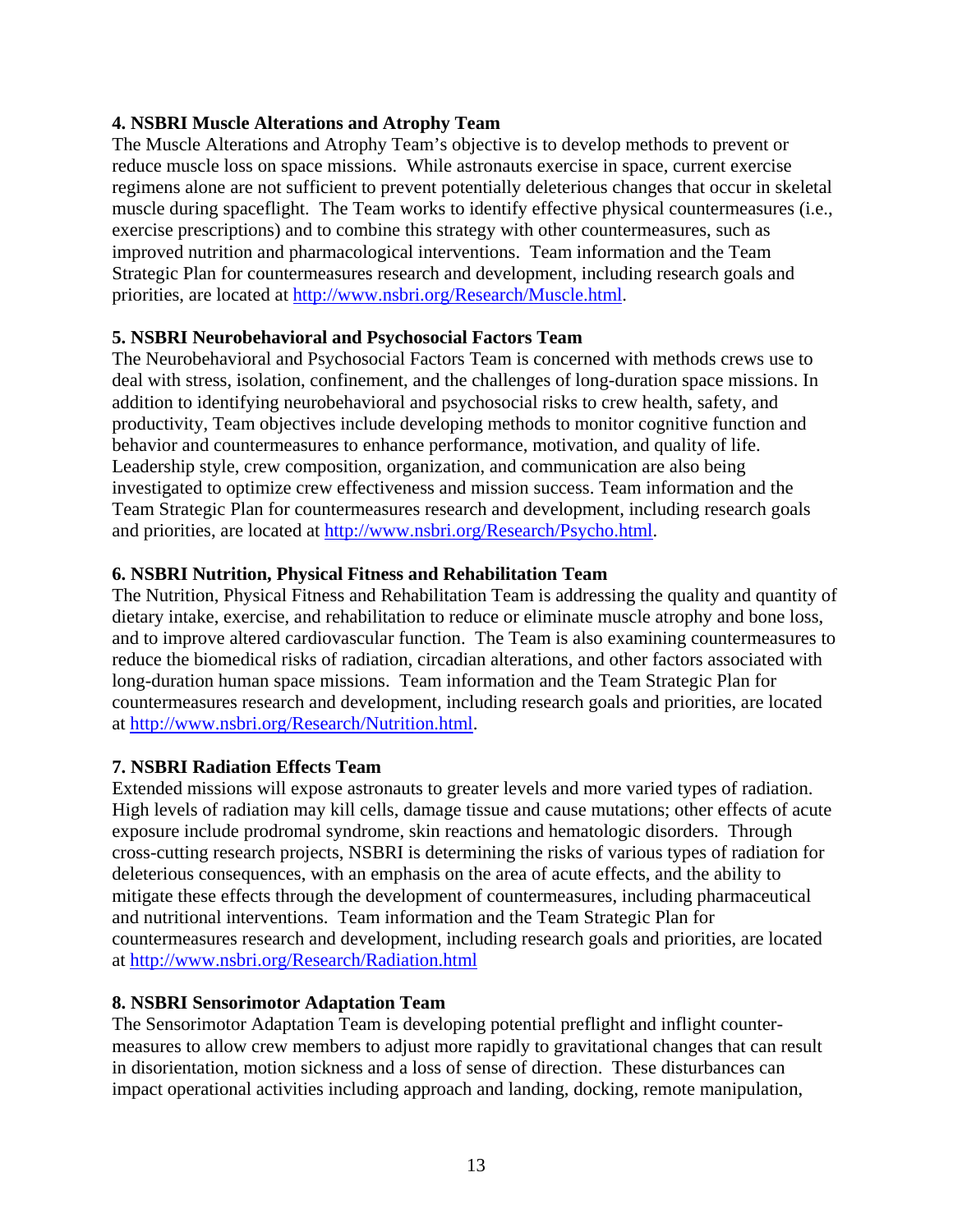extra-vehicular activity and post-landing normal and emergency egress. Team information and the Team Strategic Plan for countermeasures research and development, including research goals and priorities, are located at [http://www.nsbri.org/Research/Neuro.html.](http://www.nsbri.org/Research/Neuro.html)

# **9. NSBRI Smart Medical Systems Team**

The Smart Medical Systems Team is developing and applying new technologies for physiological and medical monitoring and clinical care that integrate novel hardware, intelligent algorithms and models, and new therapeutic approaches applicable for remote health care in the space environment and on Earth. The Team works closely with the Technology Development Team and the Space Medicine group at Johnson Space Center. Team information and the Team Strategic Plan for countermeasures research and development, including research goals and priorities, are located at [http://www.nsbri.org/Research/Med\\_Sys.html.](http://www.nsbri.org/Research/Med_Sys.html)

# **10. NSBRI Technology Development Team**

The Technology Development Team focuses on developing technology to influence and monitor the physiologic adaptation to weightlessness or reduced-gravity environments. Projects focus on designing lightweight, compact research tools and on developing simple, minimally-invasive and non-invasive methods of gathering health-related data that are relevant in space, on planetary surfaces such as a lunar outpost, and have Earth-based applications. Team information and the Team Strategic Plan for countermeasures research and development, including research goals and priorities, are located at <http://www.nsbri.org/Research/Tech.html>

# **III. Award Information**

Selected proposals are expected to be funded for two years, with an assumed start date of October 1, 2007. This date is flexible, however, and will be negotiated with each selected Postdoctoral Fellow. The Postdoctoral Fellowship award will be funded as a stipend of \$40,000 for the first year with a 5% increase in the second year, and will include an allowance for health insurance. Additional funding will be provided for travel to a mandatory NSBRI meeting of Postdoctoral Fellows at the annual NSBRI/NASA Investigators' meeting, a research team meeting, and a domestic scientific meeting of the Postdoctoral Fellow's choice. The Postdoctoral Fellow will also be expected to spend 3-5 days in Houston and at the NASA Johnson Space Center to become familiar with the research facilities and programs available at that institution (costs also covered by NSBRI). The time period for the Johnson Space Center visit will be arranged by the Fellowship Program and will occur during the summer of 2008. The mechanism of support will be an NSBRI sub-cooperative agreement with funds provided by NASA through a cooperative agreement (Cooperative Agreement NCC 9-58) with NASA's Lyndon B. Johnson Space Center.

# **IV. Eligibility**

# **A. Eligibility of Applicants**

The program is open to U.S. citizens, permanent residents, or persons with pre-existing visas obtained through their sponsoring institutions that permit postdoctoral training for the project's duration. To be eligible for this program, Postdoctoral Fellows may not have more than three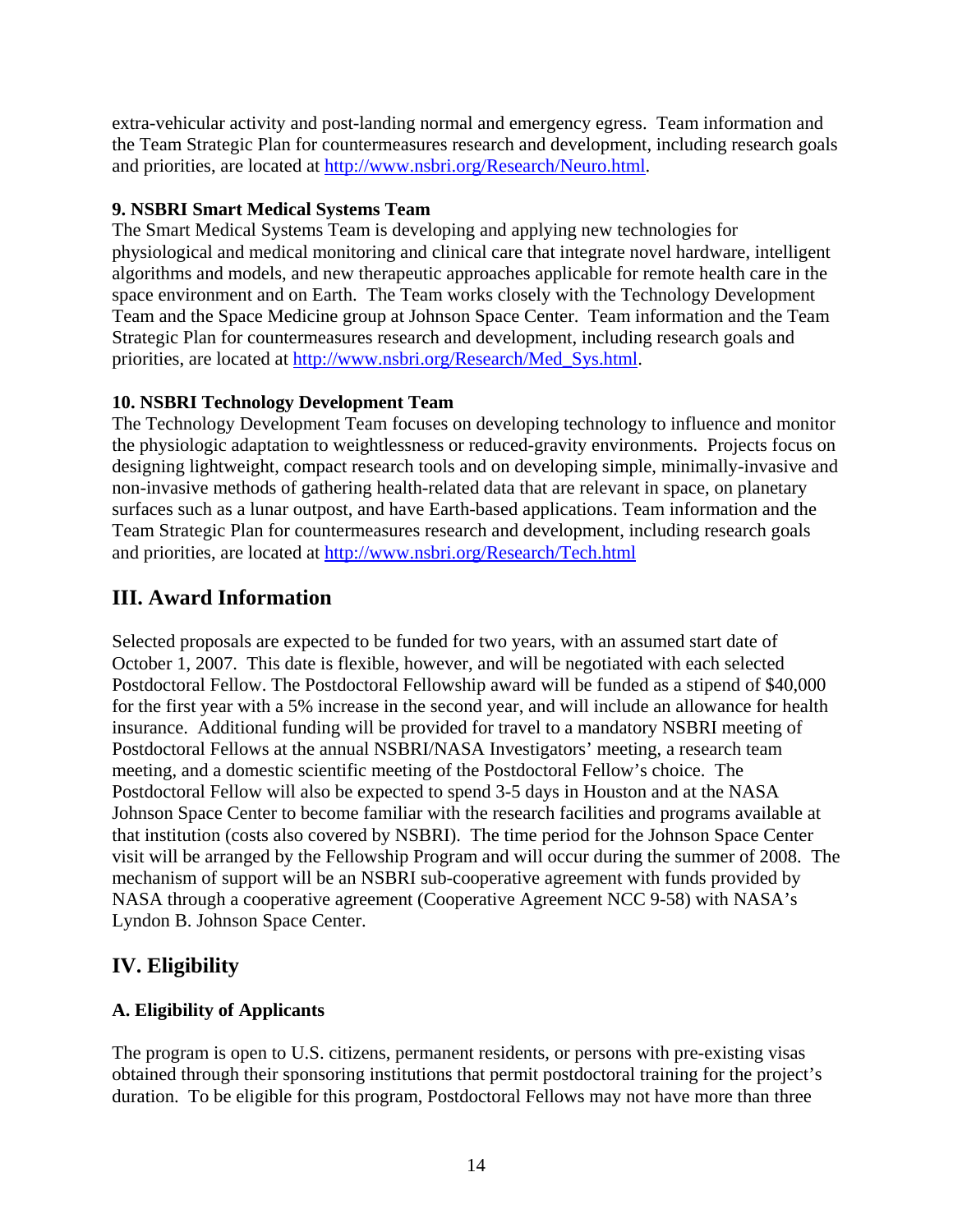years of previous postdoctoral training.

Research proposals will be accepted from all categories of organizations, public and private, and for profit and nonprofit, such as universities, colleges, hospitals, laboratories, units of state and local governments, and eligible agencies of the Federal Government. In most cases, only approved applications from U.S. institutions will be selected for funding. Postdoctoral Fellowship Applicants may collaborate with universities, Federal Government laboratories, the private sector, and state and local government laboratories. In all such arrangements, the applying entity is expected to be responsible for administering the project according to the management approach presented in the proposal.

The applying entity must have in place a documented base of ongoing, high-quality research in science and technology or in those areas of science and engineering clearly relevant to the specific programmatic objectives and research emphases indicated in this Request for Applications. Present or prior support by NASA or the NSBRI of research or training in any institution or for any investigator is neither a prerequisite to submission of an application nor a competing factor in the selection process.

# **B. Additional Guidelines Applicable to Foreign Applicants**

The program is open to U.S. citizens, permanent residents, or persons with pre-existing visas obtained through their sponsoring institutions that permit postdoctoral training for the project's duration. Please note that current restrictions at locations having high, security-clearance requirements may impede full participation in some learning experiences by persons who have certain visa classifications. All proposals must be in English and comply with all other submission requirements stated in the NSBRI-RFA.

# **V. Application Procedures for the NSBRI Postdoctoral Fellowship Program**

# **A. Source of Application Materials**

All information needed to submit an electronic proposal in response to this solicitation is contained in this RFA and in a companion document entitled "Guidebook for Proposers Responding to a NASA Research Announcement (NRA)" (hereafter referred to as the *Guidebook for Proposers*) that is located at:

[http://www.hq.nasa.gov/office/procurement/nraguidebook/.](http://www.hq.nasa.gov/office/procurement/nraguidebook/)

In cases where the Guidebook for Proposers and this RFA conflict, the RFA language shall take precedence.

Proposal submission questions will be answered and published in a Frequently Asked Questions (FAQ) document. This FAQ will be posted on the NSPIRES solicitation download site alongside this RFA, and will be updated periodically between submission release and the proposal due date.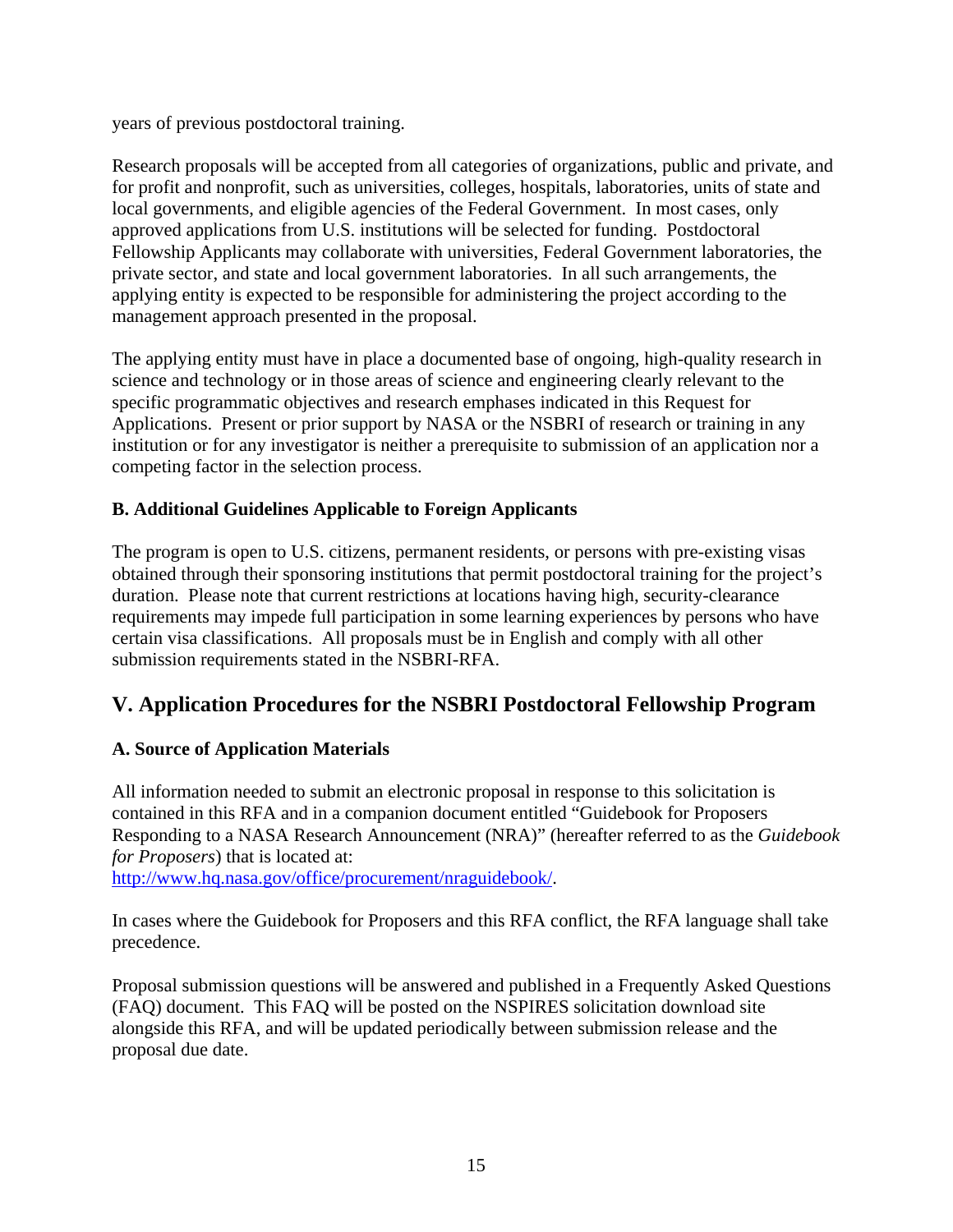# **B. Content and Form of Proposal Submission**

# **1. NSPIRES Proposal Data System**

# **a) NSPIRES Registration**

This RFA requires that the proposer register key data concerning their intended submission with the NASA Solicitation and Proposal Integrated Review and Evaluation System (NSPIRES) located at [http://nspires.nasaprs.com.](http://nspires.nasaprs.com/) Potential Applicants are urged to access this site well in advance of the proposal due date(s) of interest to familiarize themselves with its structure and enter the requested identifier information. It is especially important to note that every individual named on the proposal's *Cover Page* (see further below) must be registered in NSPIRES and that such individuals must perform this registration themselves; that is, no one may register a second party, even the Mentor of a proposal in which that person is committed to participate. This data site is secure, and all information entered is strictly for NSBRI use only. In NSPIRES, the Mentor is identified as the Principal Investigator (PI) and the Trainee is identified as the Postdoctoral Fellow.

Before beginning an online application, the Postdoctoral Fellow must ensure that:

- 1) The Organization to which the Postdoctoral Fellow is applying is registered with NSPIRES through an Authorized Organizational Representative (AOR)
- 2) The Mentor (PI) is registered with NSPIRES, and is affiliated with the Organization to which the Postdoctoral Fellow is applying
- 3) The Mentor (PI) knows the name of the Authorized Organizational Representative (AOR) of the Organization, and the AOR is registered with NSPIRES
- 4) The Postdoctoral Fellow is registered with NSPIRES

Every organization that intends to submit a proposal in response to this RFA, including educational institutions, industry, nonprofit institutions, NASA Centers, and other U.S. Government agencies, **must be registered in NSPIRES prior to submitting a proposal**. Such registration must be performed by an organization's electronic business point-of-contact (EBPOC) in the Central Contractor Registry (CCR).

NSPIRES help topics may be accessed through the NSPIRES on-line help site at **<http://nspires.nasaprs.com/external/help.do>**. For any questions that cannot be resolved with the available on-line help menus, requests for assistance may be directed by email to [nspires-help@nasaprs.com](mailto:nspires-help@nasaprs.com) or by telephone to 202-479-9376, Monday through Friday, 8 a.m. to 6 p.m. Eastern Time.

# **b) Electronic Submission**

#### **Proposals must be submitted electronically, and all proposers are required to use NSPIRES.** NSBRI Postdoctoral Fellowship proposals must be submitted electronically by one

of the officials at the Mentor's (PI) organization who is authorized to make such a submission. It is strongly recommended that the Postdoctoral Fellow work closely with his/her Mentor to ensure the proposal is submitted by the due date and time listed in this solicitation. Proposals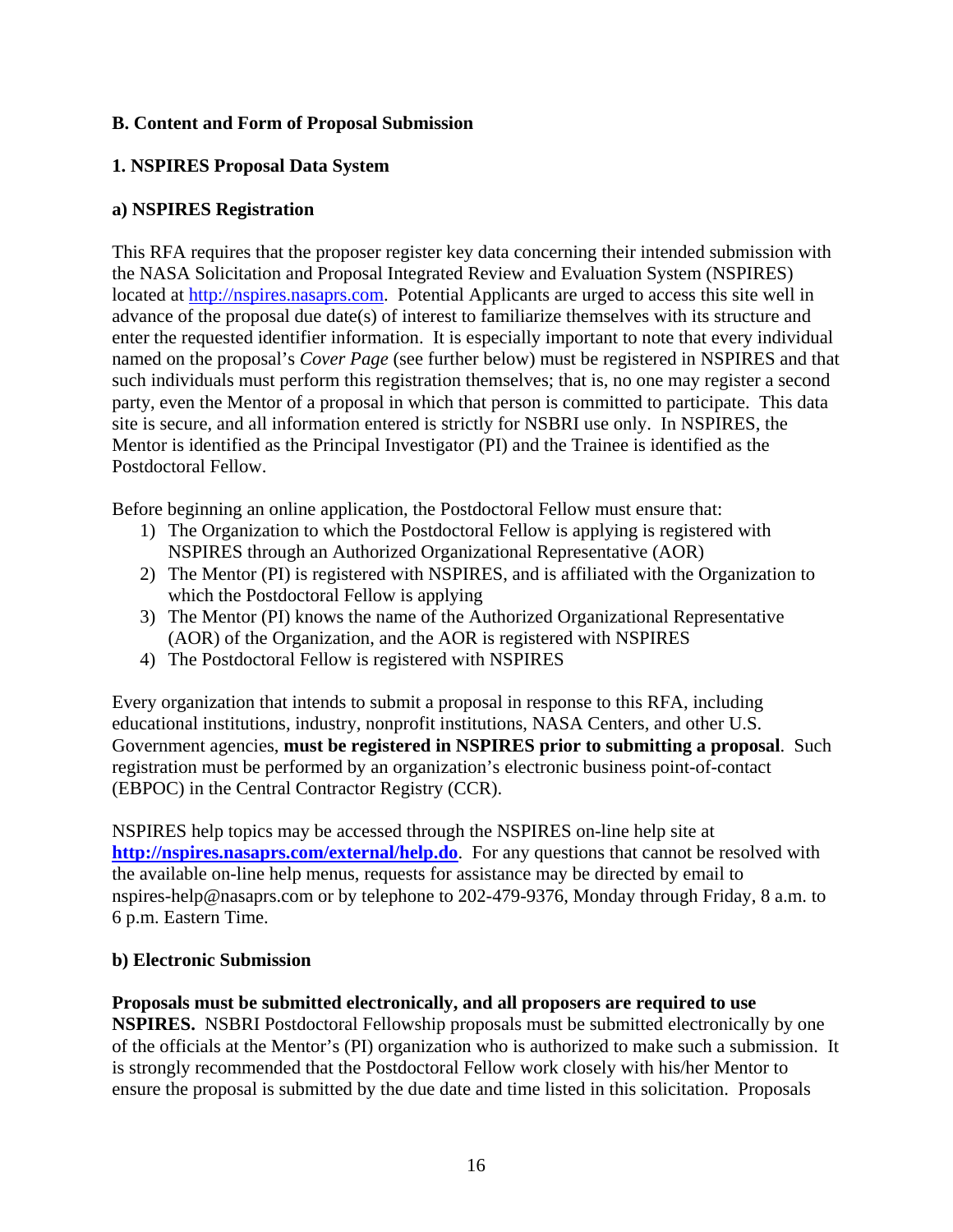will not be accepted after the listed due date and time.

NSPIRES accepts fully electronic proposals through a combination of data-based information (e.g., the electronic *Cover Page* and its associated forms) and an uploaded PDF file that contains the body of the proposal. The NSPIRES system will provide a list of all elements that make up an electronic proposal, and the system will conduct an element check to identify any item(s) that is(are) apparently missing or incomplete. Note that a failed element check will not preclude submission, but rather it will serve as a warning that a proposal may be incomplete. Proposers are particularly encouraged to begin their submission process early. Proposers submitting a Notice of Intent (NOI) will have the option of building a proposal based on stored NOI information within the NSPIRES database.

Requests for assistance in accessing and/or using NSPIRES may be directed by email to [nspires-help@nasaprs.com](mailto:nspires-help@nasaprs.com) or by telephone to 202-479-9376, Monday through Friday, 8 a.m. to 6 p.m. Eastern Time. Frequently Asked Questions (FAQs) may be accessed through the Proposal Online Help site at [http://nspires.nasaprs.com/external/help.do.](http://nspires.nasaprs.com/external/help.do) Tutorials of NSPIRES are available at [http://nspires.nasaprs.com/tutorials/index.html.](http://nspires.nasaprs.com/tutorials/index.html)

# **2. Notice of Intent to Propose**

To facilitate planning for the review process, Applicants are requested to submit a Notice of Intent through NSPIRES by following the online instructions. **Notices of Intent must be electronically submitted by July 10, 2007**, through the NSPIRES website **([http://nspires.nasaprs.com](http://nspires.nasaprs.com/))**.

The Mentor (PI) must initiate the proposal for the Postdoctoral Fellow in NSPIRES. After logging in to NSPIRES, the Mentor will:

- 1) Select the "Proposals" link
- 2) Select the "Create NOI" link
- 3) Select "NSBRI Announcement Soliciting Postdoctoral Fellowship Applications" from the list of open solicitations
- 4) Create the NOI Title
- 5) Link the proposal to the Mentor's Organization
- 6) Save the NOI
- 7) On the "View NOI" page, select the "Proposal Team" link
- 8) Select the "Add Team Member" button
- 9) Search for the name of the Postdoctoral Fellow, select the Postdoctoral Fellow
- 10) On the "Add Team Member" page, Assign Role/Privileges to the Postdoctoral Fellow
- 11) Select "Postdoctoral Fellow Role"
- 12) Grant Edit privileges to the Postdoctoral Fellow
- 13) Select NO to the two questions that follow the section entitled "U.S. Government Agency & International Participation"
- 14) Click "Save"

# **After granting edit privileges, the Postdoctoral Fellow must complete the NOI application. The Mentor must submit the NOI to NSBRI after the Postdoctoral Fellow has completed**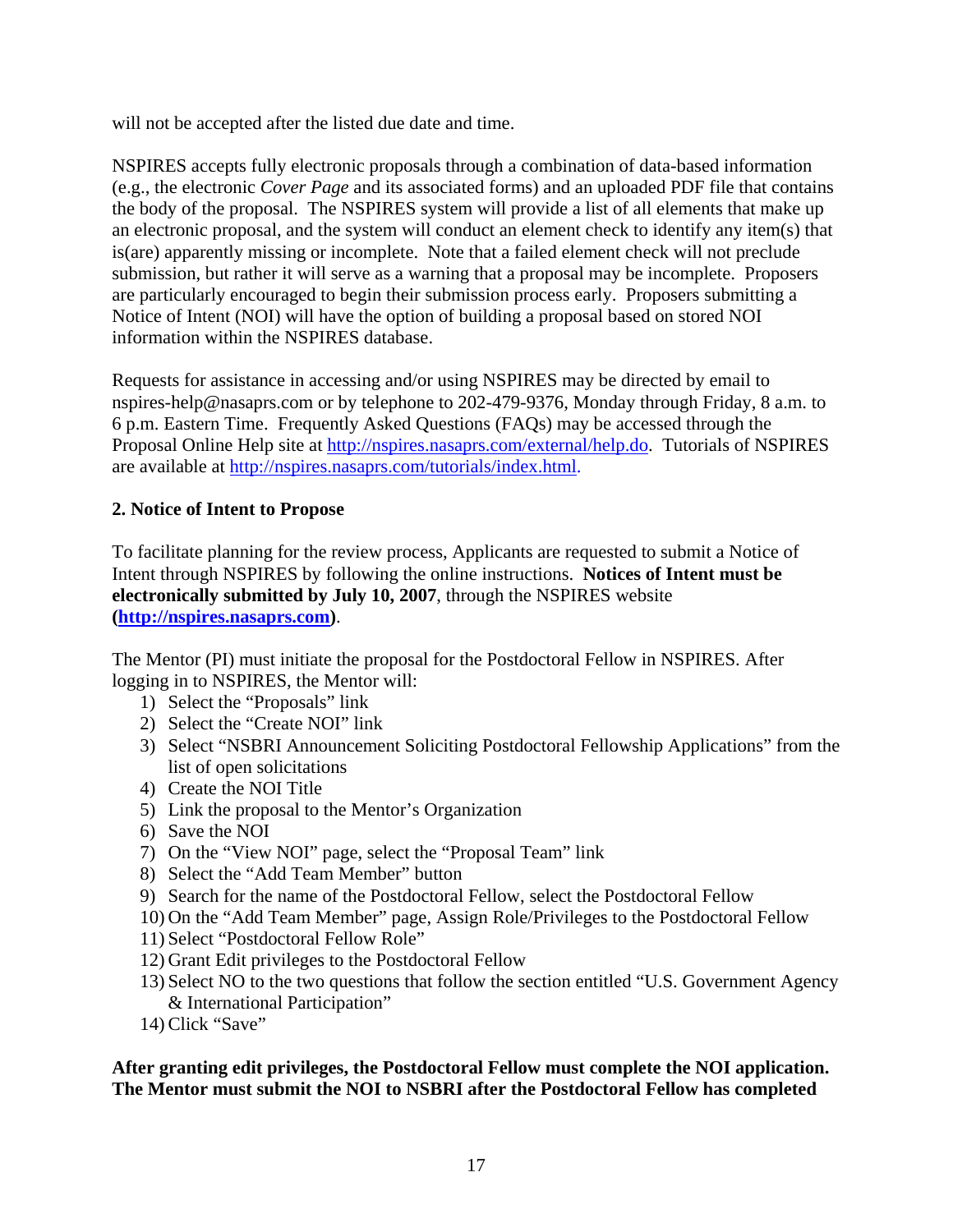# **the application.**

**Please refer to the NSPIRES tutorial at** <http://nspires.nasaprs.com/tutorials/index.html>for online help. All information entered will remain private until the electronic submission is completed. **Please note that Notices of Intent are requested, but not required for submission of a Postdoctoral Fellowship Application. Failure to submit a Notice of Intent will not impact the selection process.**

# **3. Instructions for Preparation of Proposals**

As with the NOI, the NSPIRES system will guide proposers through submission of all required proposal information. Please note that previously submitted NOI information will be automatically transferred to the proposal. Please refer to the on-line NSPIRES tutorials at <http://nspires.nasaprs.com/tutorials/index.html> for help.

Proposals must be prepared by the Postdoctoral Fellow in conjunction with their Mentor. Proposals will be submitted by the Mentor (PI) and an official of the Mentor's organization after the Mentor (PI) has released the prepared proposal to the institution official (AOR). It is strongly recommended that the Postdoctoral Fellow work closely with the Mentor to ensure the proposal is submitted by the due date and time listed in this solicitation. Proposals will not be accepted after the listed due dates.

Only the Mentor can initiate the creation of a proposal. To create the proposal from a submitted NOI, the Mentor will:

- 1) Login to NSPIRES and click on "Proposals"
- 2) Click on the "Create Proposal" button in the upper right hand corner of the screen
- 3) Select "NOI" to prepare a proposal from the NOI submission
- 4) Follow the online instructions to save the NOI as a Proposal.
- 5) The Postdoctoral Fellow will then be able to complete the proposal application by following the step-by-step instructions provided in NSPIRES.

To initiate a new proposal without having submitted an NOI, the Mentor must create the new proposal, and assign the Postdoctoral Fellow as a team member with edit privileges as described in the NOI section. The Postdoctoral Fellow will then be able to access and create the proposal application.

**Please note that the Proposal Summary, Business Data, Program Specific Data, and Proposal Team are required Cover Page Elements for a proposal. A budget is not required for this solicitation, and the budget forms do not need to be filled out.** The proposal summary should be between 100-300 words and understandable by the layman reader.

NSPIRES allows for the upload of several proposal components as individual documents. However, to ensure proper proposal transmission, please provide only **one** PDF attachment upload ordered as follows:

1. *Mentor Support Statement (See V.B.3.a below)*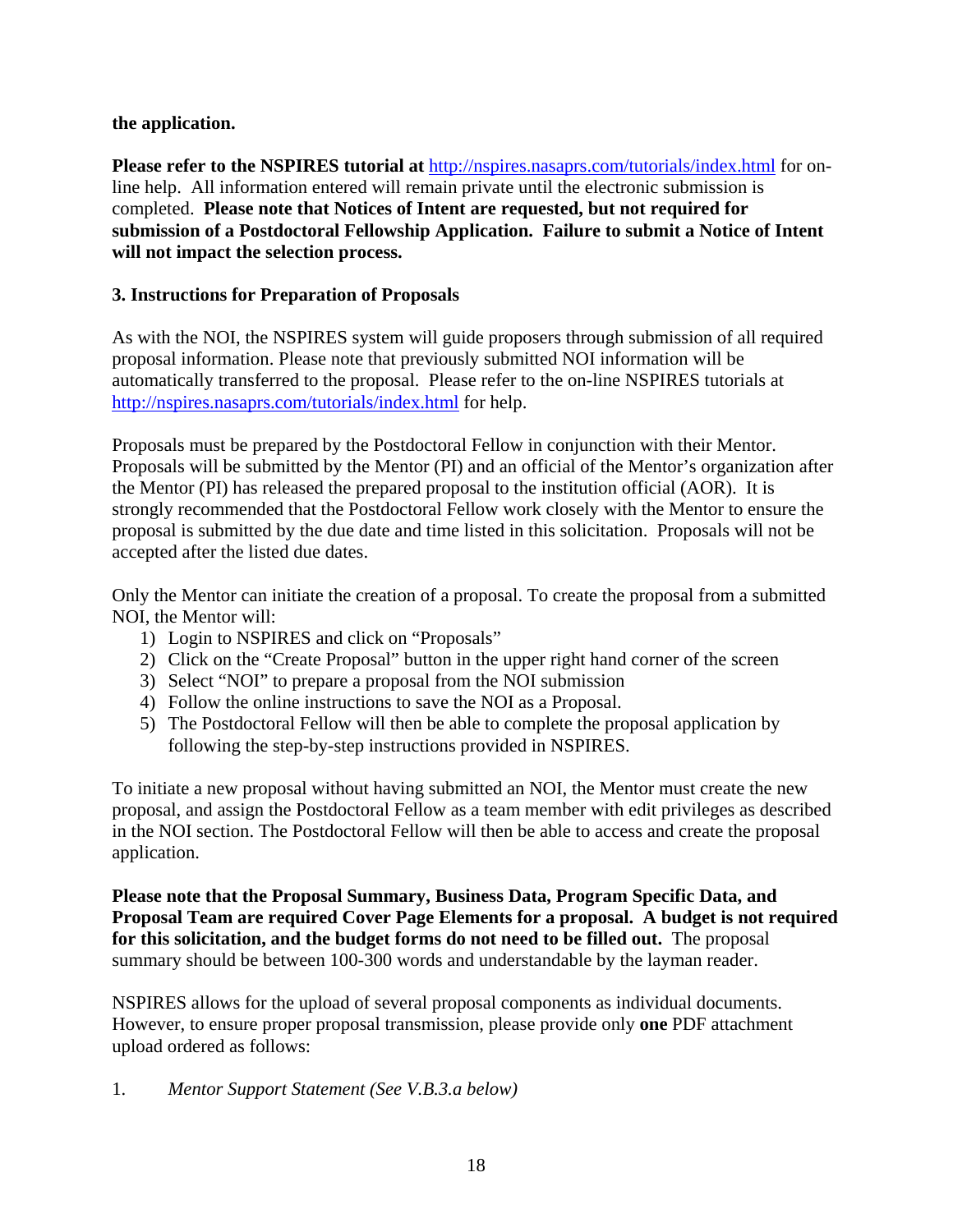- *2. Biographical Sketches for the Mentor and Postdoctoral Fellow (See V.B.3.b below)*
- *3 Resource Facilities and Equipment (See Appendix C)*
- *4. Research Plan (See V.B.3.d below)*
- *5. Bioastronautics Roadmap Form (see V.B.3.e below)*
- *6. Special Matters Animal Care or Human Subjects certifications, if applicable (see V.B.3.f below)*
- *7. References and Citations (See V.B.3.g below)*
- *8. Appendices and Reprints (See V.B.3.h below)*

The proposal components listed above must be uploaded as a single PDF file. The PDF upload must not be password protected or locked in any way. As a courtesy, the NSPIRES system performs a "check" of the proposal components upon submission. NSPIRES is used by multiple programs for proposal submission, and only the components outlined in this solicitation are required for compliance. Checks referring to proposal components not mentioned above, or requesting proposal components be uploaded separately (such as budget justification), can be ignored.

## **The following supersedes the information provided in the** *Guidebook for Proposers.*

### **a) Mentor Support Statement**

The Mentor must provide a statement that indicates how the Postdoctoral Fellow will be supported if the fellowship is granted and why the Postdoctoral Fellow would benefit from this opportunity.

### **b) Biographical Sketches**

Biographical Sketches must be provided for the Postdoctoral Fellow and the Mentor. Biographical Sketches for each should not exceed two pages. An NIH-style Biographical Sketch format is acceptable. See Appendix C for more information.

### **c) Resource Facilities and Equipment**

See Appendix C for more information.

### **d) Research Plan**

The length of the Research Plan cannot exceed 12 pages using standard (12 point) type. Text should have the following margins: left =  $1.5$ "; Right, top, bottom =  $1.0$ ". Referenced figures must be included in the 12 pages of the project description; however, figure captions can use a 10 point font. The proposal should contain sufficient detail to enable reviewers to make informed judgments about the overall merit of the proposed research and about the probability that the Postdoctoral Fellow will be able to accomplish the stated objectives with current resources and the resources requested. The hypotheses and specific aims of the proposed research must be clearly stated. **Proposals that exceed the 12-page limit for the research plan will be declined without review.** Literature cited and other proposal sections are not considered part of the 12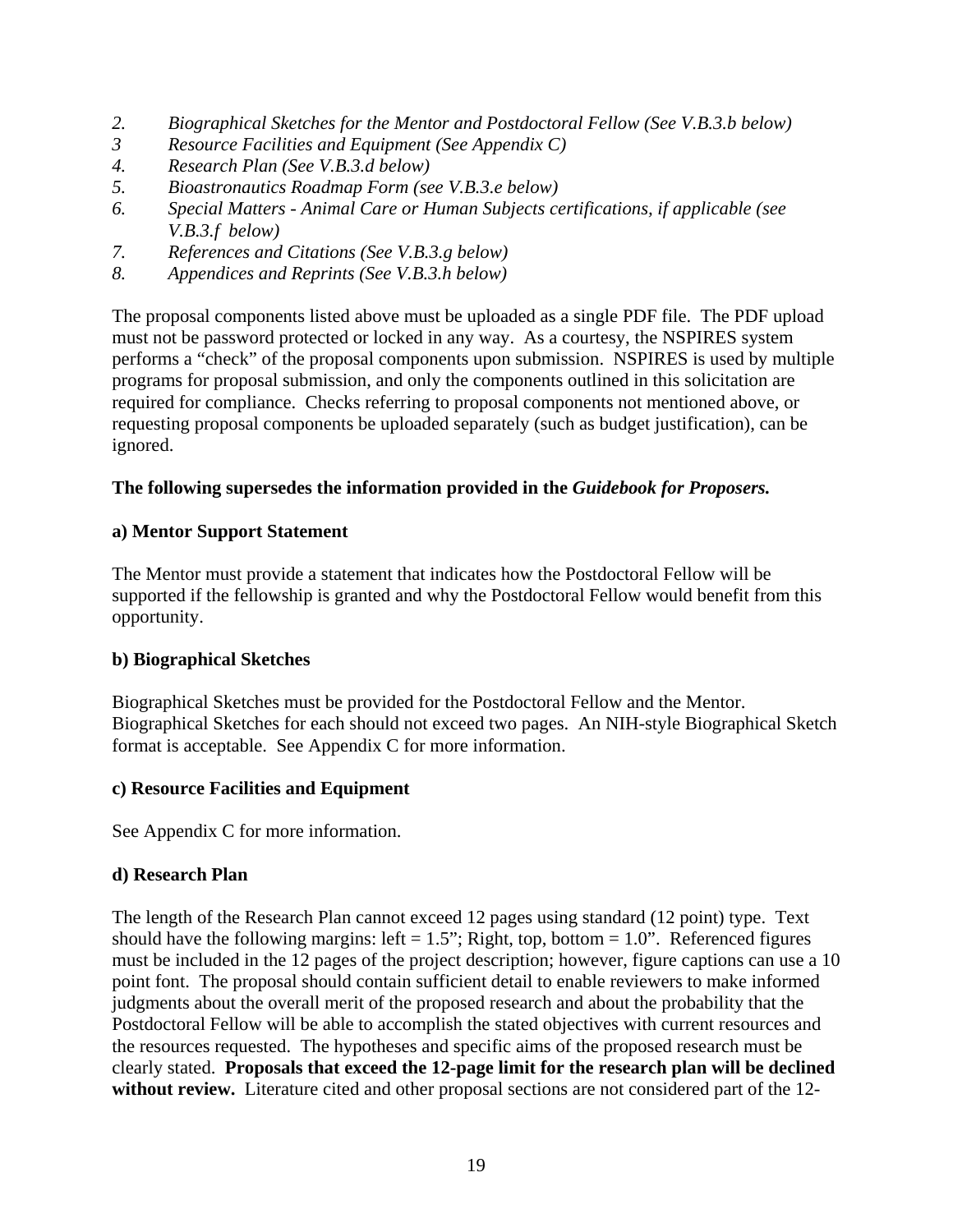page project description, however, reviewers are not required to consider information presented as appendices or to view and/or consider web links in their evaluation of the proposal.

# **e) Bioastronautics Roadmap Form**

Proposers must include a Table as part of their proposal mapping these risks and questions to hypotheses and research aims. This Table should follow the research plan as part of the main proposal upload. An example Table is shown in Appendix A, Section III of this RFA.

# **f) Special Matters (Specific information on animal or human subjects protocol approval required, if applicable)**

NSBRI utilizes just-in-time practices for approval of the use of human subjects or animals. For proposals employing human subjects and/or animals, assurance of compliance with human subjects and/or animal care and use provisions is required within 90 days of notice of award. Please select "pending" or "approved" for the IRB/IACUC question on the Proposal Cover Page. If the IRB/IACUC certification is already approved at proposal submission, attach a copy of the certification as part of the proposal upload and select "approved". Otherwise, select "pending".

After award, a statement must be provided to NSBRI from the Applicant institution which identifies the selected proposal by name and which certifies that the proposed work will meet all Federal and local requirements for human subjects and/or animal care and use. This includes relevant documentation of Institutional Review Board (IRB) approval and/or approval by the Institutional Animal Care and Use Committee (IACUC).

Policies for the protection of human subjects in NASA-sponsored research are described in the NASA Policy Directive (NPD) 7100.8D "*Protection of Human Research Subjects:"* [http://nodis.hq.nasa.gov/displayDir.cfm?Internal\\_ID=N\\_PD\\_7100\\_008D\\_&page\\_name=main&s](http://nodis.hq.nasa.gov/displayDir.cfm?Internal_ID=N_PD_7100_008D_&page_name=main&search_term=7100%2E8D%20) [earch\\_term=7100%2E8D%20](http://nodis.hq.nasa.gov/displayDir.cfm?Internal_ID=N_PD_7100_008D_&page_name=main&search_term=7100%2E8D%20)

Animal use and care requirements are described in the NASA Code of Federal Regulations (CFR) 1232 (*[Care and Use of Animals in the Conduct of NASA Activities](http://ecfr.gpoaccess.gov/cgi/t/text/text-idx?c=ecfr&sid=2184a825efdce39c35bde4673d5d8158&rgn=div5&view=text&node=14:5.0.1.1.22&idno=14)*): [http://ecfr.gpoaccess.gov/cgi/t/text/text](http://ecfr.gpoaccess.gov/cgi/t/text/text-idx?c=ecfr&sid=2184a825efdce39c35bde4673d5d8158&rgn=div5&view=text&node=14:5.0.1.1.22&idno=14)[idx?c=ecfr&sid=2184a825efdce39c35bde4673d5d8158&rgn=div5&view=text&node=14:5.0.1.1](http://ecfr.gpoaccess.gov/cgi/t/text/text-idx?c=ecfr&sid=2184a825efdce39c35bde4673d5d8158&rgn=div5&view=text&node=14:5.0.1.1.22&idno=14) [.22&idno=14](http://ecfr.gpoaccess.gov/cgi/t/text/text-idx?c=ecfr&sid=2184a825efdce39c35bde4673d5d8158&rgn=div5&view=text&node=14:5.0.1.1.22&idno=14)

# Additional Requirements for Research Employing Human Subjects and/or Animals

With regard to research involving human subjects, NASA and the NSBRI have adopted the National Institutes of Health (NIH) policy. Women and members of minority groups and their subpopulations must be included in NASA-supported biomedical and behavioral research projects involving human subjects, unless a clear and compelling rationale and justification is provided showing that inclusion of these groups is inappropriate with respect to the health of the subjects or the purpose of the research.

The NSBRI will require current IRB or IACUC certification prior to each year's award.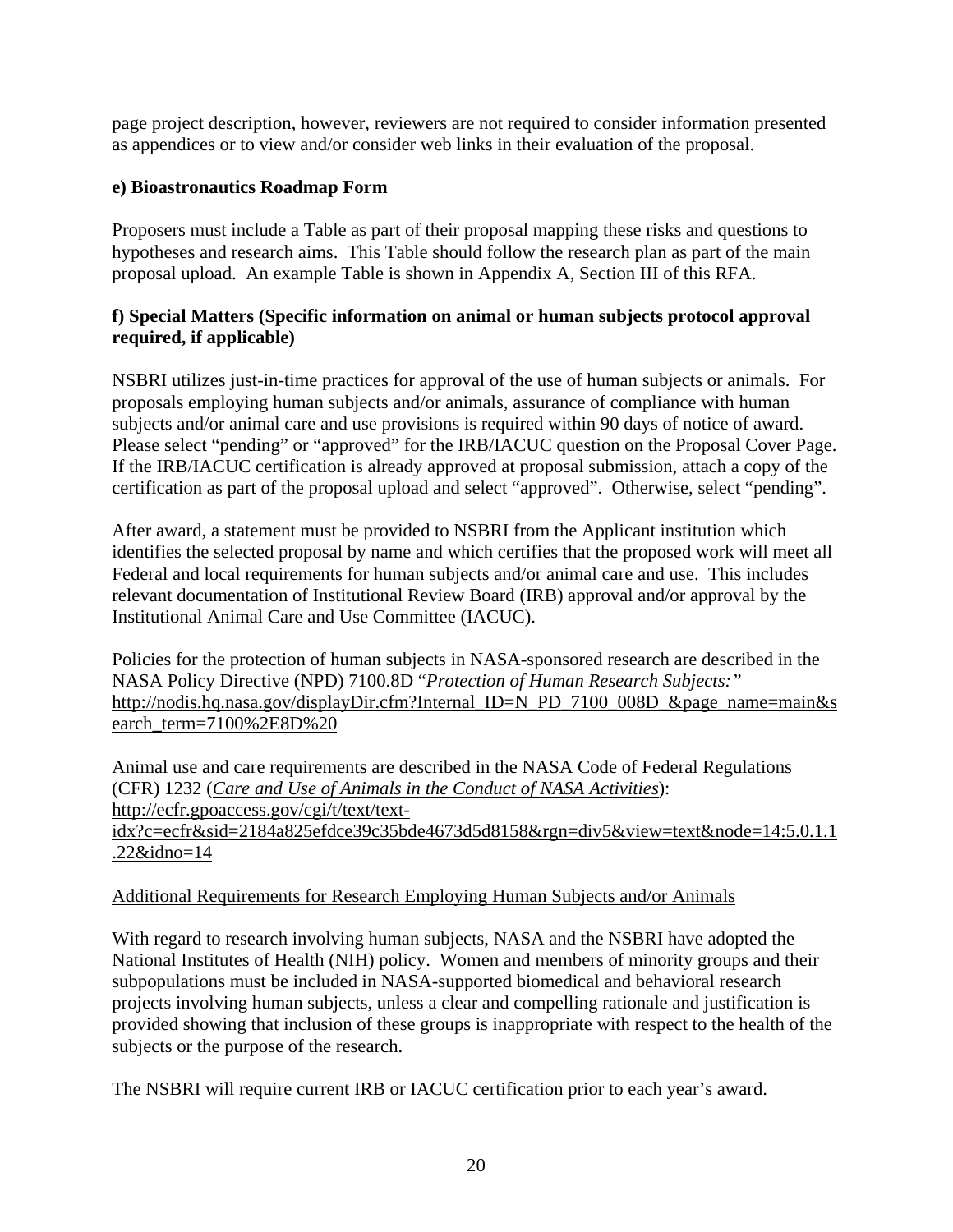# **g) References and Citations**

References cited are not considered part of the 12-page project description. However, reviewers are not required to consider information presented as appendices or to view and/or consider web links in their evaluation of the proposal.

## **h) Reprints and Appendices**

Reprints and Appendices, if any, do not count toward the project description page limit and are to be included following all other sections of the proposal. (**Reviewers are not required to consider information presented in appendices.**)

## **C. Submission Dates**

Solicitation Announcement Identifier: NSBRI-RFA-07-02 Notices of Intent Due: July 10, 2007, 5 p.m. Eastern Time Proposals Due: August 1, 2007, 5 p.m. Eastern Time Estimated Selection Announcement: Fall 2007 Selecting Official: Director, National Space Biomedical Research Institute

## **D. Letters of Reference**

**Three letters of reference for Postdoctoral Fellowship Applicants must be received at the address below within one week following the submission deadline.** Postdoctoral Fellowship Applicants will be notified via email when each letter of reference is received by NSBRI. **Applications without all three required letters received within one week of the submission due date will be considered incomplete and may be returned without review.**

> National Space Biomedical Research Institute RE: Postdoctoral Fellowships Reference Letters One Baylor Plaza, NA-425 Houston, TX 77030-3498 713-798-7412

# **VI. Review and Selection Process**

Upon receipt, applications will be reviewed for compliance with the requirements of this Request for Applications. This includes the following:

- 1. Submission of complete applications as specified in this RFA. Proposals must be responsive to the areas of program element emphasis described in this NSBRI-RFA and include a research plan that is **not more than 12 pages in length**.
- 2. Submission of all other appropriate forms, letters, and institutional and Mentor electronic signatures as required by this NSBRI-RFA and NSPIRES.

**Note: Non-compliant applications will be withdrawn from the review process and returned without further review.**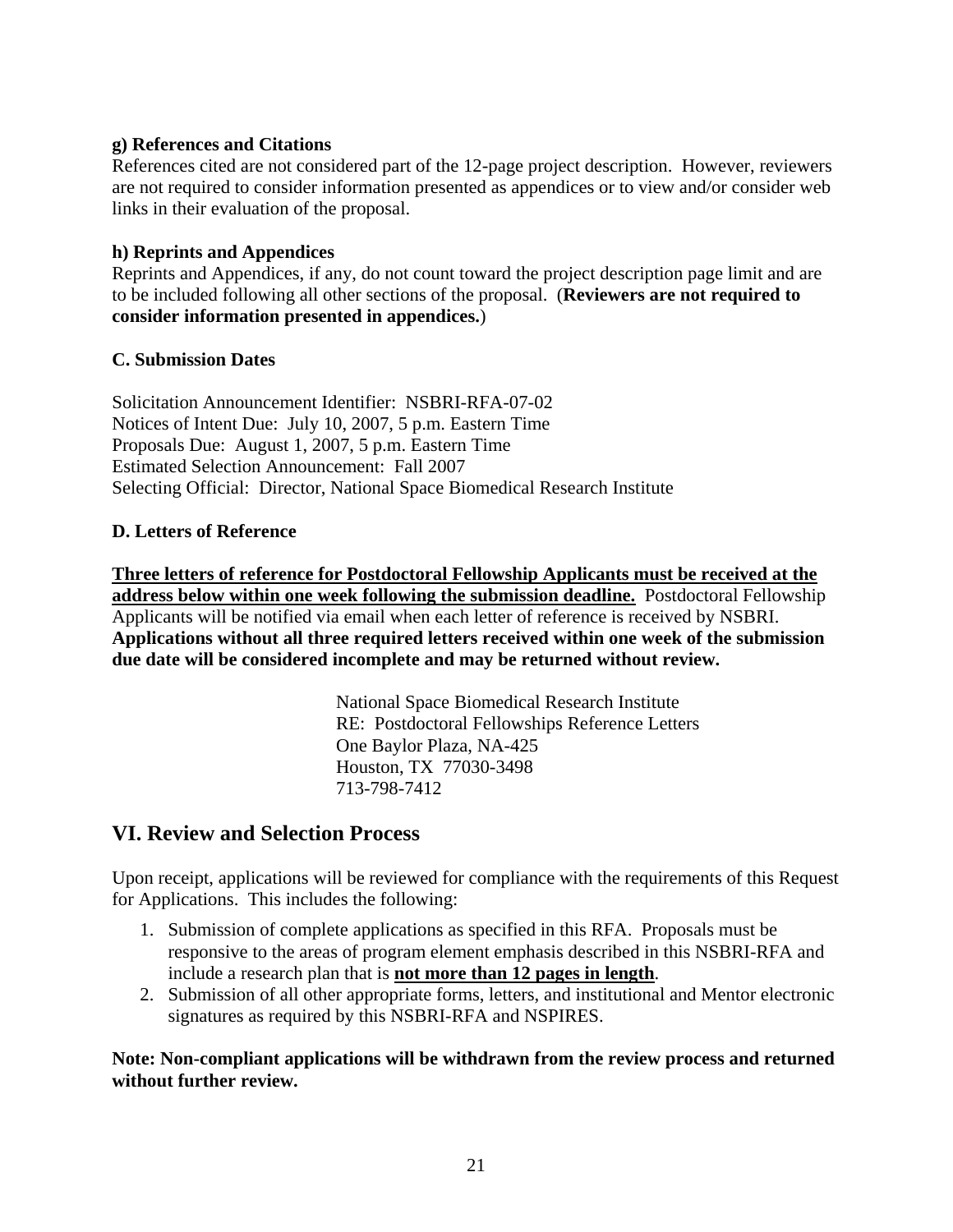Compliant applications submitted in response to this NSBRI-RFA will undergo an intrinsic scientific or technical merit review by a peer-review panel.

# **Criteria for Evaluation of Applications**

Applications will be evaluated on the basis of three criteria: (i) scientific merit and program relevance of the proposal, (ii) research mentor and training environment, and (iii) research background and qualifications of the candidate. Final selections for funding of proposals will be made by the NSBRI Director. Applicants are encouraged to review detailed project summaries for current and completed NSBRI research projects at [http://www.nsbri.org.](http://www.nsbri.org/) The technical summaries appear in the "Research Areas" section.

## **Development of a Selection Recommendation**

A selection recommendation will be developed based on the criteria as described above. **Deficiencies in any of the criteria factors may prevent selection of an application.** The development of selection recommendations is the responsibility of the peer-review panel. Final selections for funding of proposals will be made by the NSBRI Director. Only grants will be awarded as a result of this NSBRI-RFA.

# **VII. Travel and Reporting Requirements**

## **Travel Requirements**

Each year, Postdoctoral Fellows selected in response to this NSBRI-RFA will be expected to attend the following meetings: a mandatory meeting of Postdoctoral Fellows at the annual NSBRI/NASA Investigators' meeting in the Houston area, a research team meeting, and a domestic scientific meeting of the Postdoctoral Fellow's choice. During the first summer of the fellowship, the Postdoctoral Fellow will also be expected to spend 3-5 days in Houston and at the NASA Johnson Space Center. The Johnson Space Center visit will be arranged by the Fellowship Program. Funding, as available, will be provided to cover the costs associated with these meetings.

### **Publication in Peer-Reviewed Journals**

It is expected that results from funded research will be published in peer-reviewed journals as the work is completed. **Published papers must acknowledge NSBRI support.**

### **Annual Report**

The NSBRI uses Annual Reports to assess progress relative to stated research objectives and hypotheses as declared in the original grant proposal by the Postdoctoral Fellow. It is imperative that the reports indicate how the investigation relates to BR research and technology questions.

An Annual Report is due to the NSBRI 30 days before the end of the first year of funding to communicate the status of the completed research and to identify peer-reviewed publications to date. A format outlining the report requirements will be provided. Submission of the first year annual report is required before the funding for the second year will be issued.

# **Final Report**

A Final Report is required that addresses the entire scope of the project and is linked to BR risks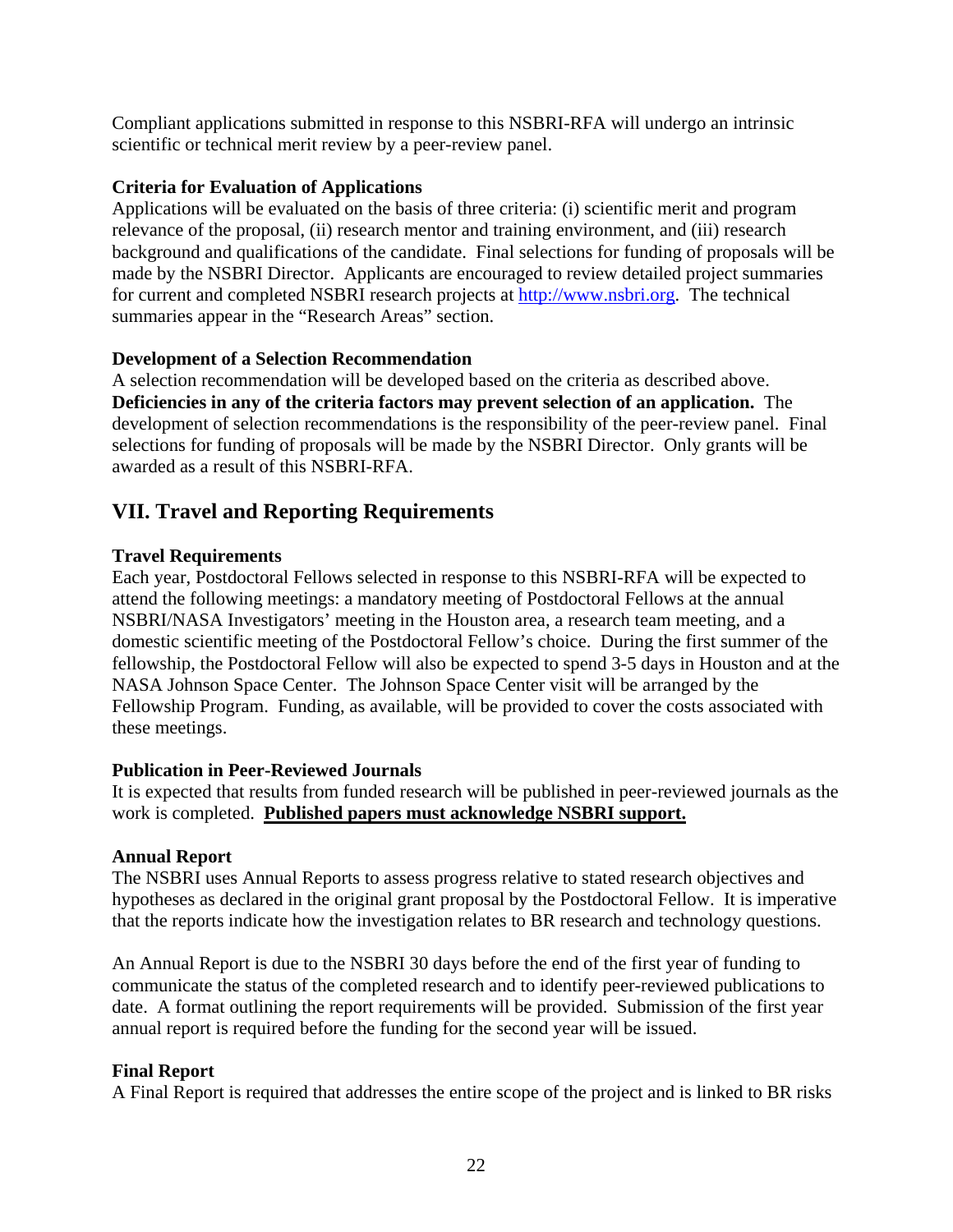and research and technology questions. The report also includes peer-reviewed publications and intellectual property disclosures resulting from the NSBRI-supported work. This report must be submitted to the NSBRI within 60 days after the end of the Fellowship.

#### **Formative Assessment**

NSBRI will be actively engaged in the ongoing assessment of the Postdoctoral Fellowship Program to assure that the program has been implemented as planned and to make recommendations for enhancement. Formative assessments will include, but are not limited to, interviews with Postdoctoral Fellows and Mentors.

### **Follow-up**

To assess the impact of Postdoctoral Fellowships on the career advancement of young scientists and to provide an active network of investigators in space biomedical research and development, the NSBRI will request brief, periodic updates on the status of NSBRI Postdoctoral Fellows throughout their careers. These updates will be facilitated by the NSBRI Postdoctoral Fellowship Project Coordinator and include interviews with participants.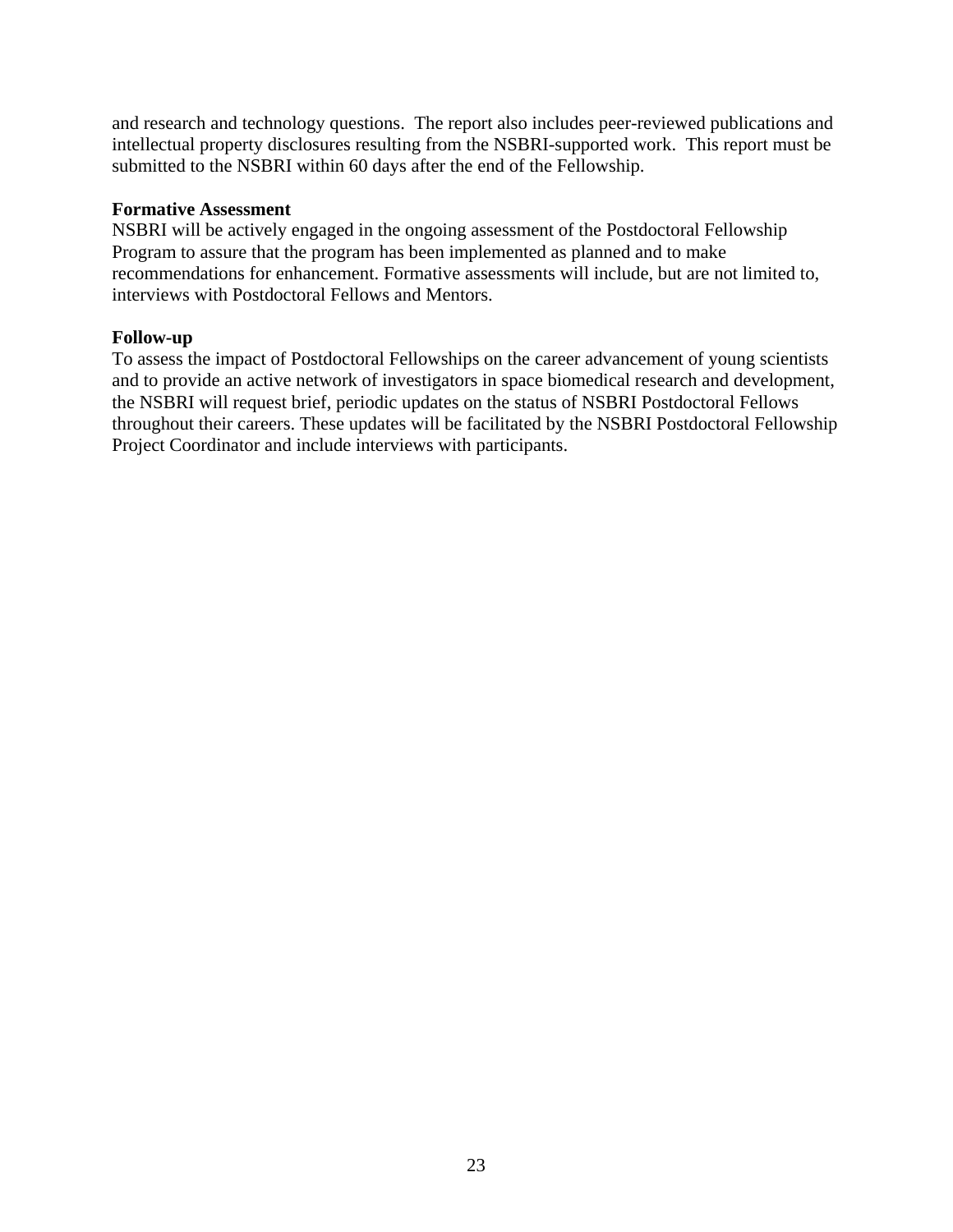## **INSTRUCTIONS FOR RESPONDING TO NSBRI REQUESTS FOR APPLICATIONS**

#### **(a) General.**

 (1) Proposals received in response to an NSBRI Request for Applications (NSBRI-RFA) will be used only for evaluation purposes. The NSBRI does not allow a proposal, the contents of which are not available without restriction from another source, or any unique ideas submitted in response to an NSBRI-RFA, to be used as the basis of a solicitation or in negotiation with other organizations, nor is a pre-award synopsis published for individual proposals.

 (2) A solicited proposal that results in an NSBRI award becomes part of the record of that transaction and may be available to the public on specific request; however, information or material that the NSBRI and the awardee mutually agree to be of a privileged nature will be held in confidence to the extent permitted by law, including the Freedom of Information Act.

(3) NSBRI-RFAs contain programmatic information and certain requirements which apply only to proposals prepared in response to that particular announcement. These instructions contain the general proposal preparation information which applies to responses to all NSBRI-RFAs.

(4) A cooperative subagreement will be used to accomplish an effort funded in response to an NSBRI-RFA. The NSBRI will coordinate the implementation of the award instrument. Contracts resulting from NSBRI-RFAs are subject to the Federal Acquisition Regulation (FAR) and the NASA FAR Supplement. Any resultant grants or cooperative agreements will be awarded and administered in accordance with the NASA Grant and Cooperative Agreement Handbook (NPG 5800.1).

 (5) The NSBRI has a mandatory format for responses to NSBRI-RFAs. All applications must be submitted utilizing the NSPIRES System. For further information, please see Appendix B, Section III.

 (6) To be considered for award, a submission must, at a minimum, present a specific project within the areas delineated by the NSBRI-RFA; contain sufficient technical information to permit a meaningful evaluation; be signed by an official authorized to legally bind the submitting organization; not merely offer to perform standard services or to just provide computer facilities or services; and not significantly duplicate a more specific current or pending NASA or NSBRI solicitation.

**(b) NSBRI-RFA-Specific Items.** Several proposal submission items appear in the NSBRI-RFA itself: the unique NSBRI-RFA identifier; dates for proposal deadlines;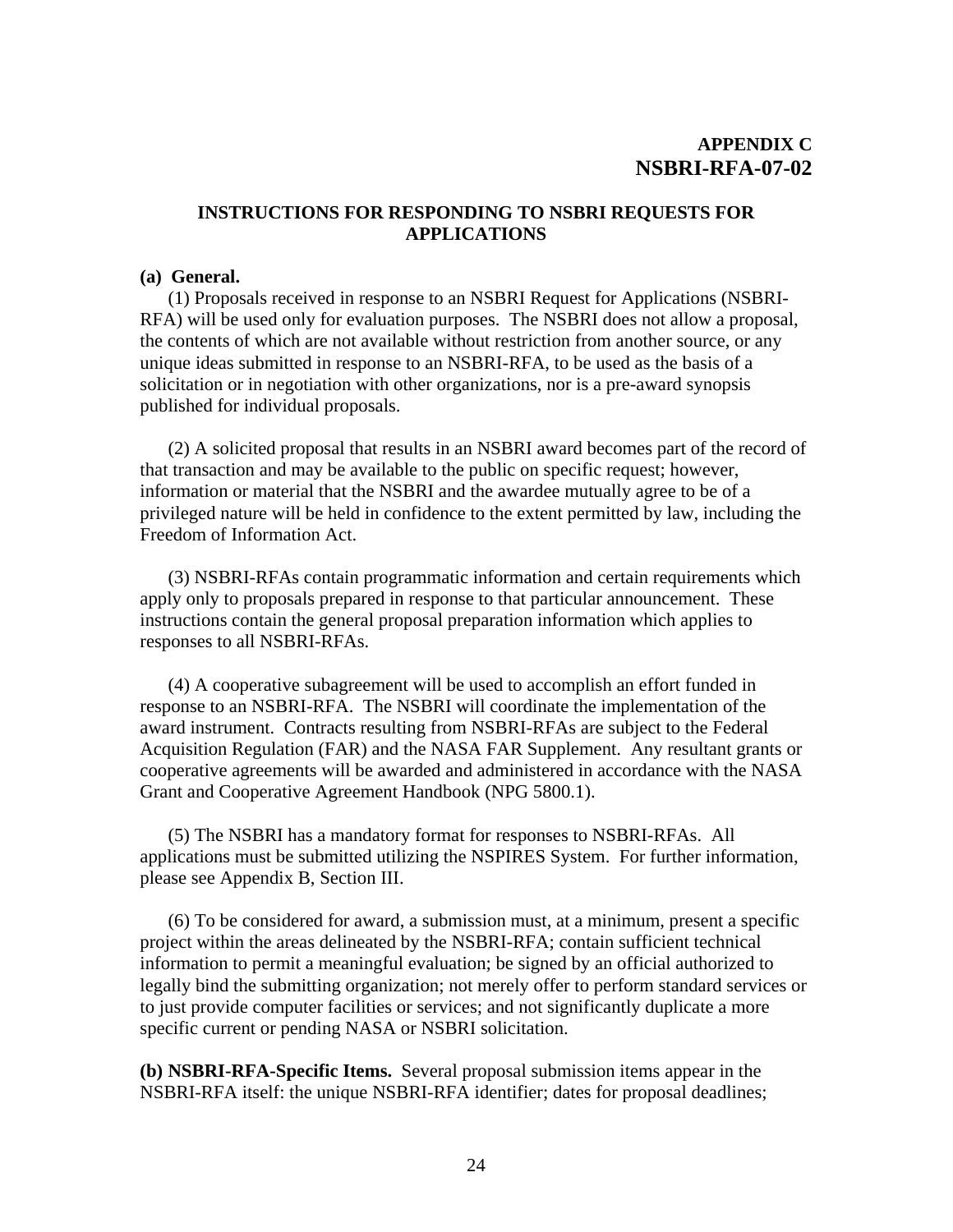instructions for submission of proposals; electronic submission format; and sources for more information. Items included in these instructions may be supplemented by the NSBRI-RFA.

**(c)** The following information is needed to permit consideration in an objective manner. NSBRI-RFAs will generally specify topics for which additional information or greater detail is desirable.

#### **(1) Proposal Cover Page**

 (i) The legal name of the organization and specific division or campus identification if part of a larger organization;

 (ii) A brief, scientifically valid project title intelligible to a scientifically literate reader and suitable for use in the public press;

 (iii) Type of organization: e.g., profit, nonprofit, small business, woman-owned, socially and economically disadvantaged, etc.;

 (iv) Name and telephone number of the Mentor (PI) and business personnel who may be contacted during evaluation or negotiation;

 (v) Identification of the NSBRI-RFA, by number and title, to which the proposer is responding;

(vi) Desired starting date, and duration of project;

(vii) Date of submission;

 (viii) Signature of a responsible official or authorized representative of the organization, or any other person authorized to legally bind the organization (unless the signature appears on the proposal itself); and

(ix) Signature of a Mentor for Postdoctoral Fellowship Applications.

 **(2) Restriction on Use and Disclosure of Proposal Information.** Information contained in proposals is used for evaluation purposes only. Offerors or quoters should, in order to maximize protection of trade secrets or other information that is confidential or privileged, place the following notice at the beginning of the Research Plan (which is in addition to the specified page limits) and specify the information subject to the notice by inserting an appropriate identification in the notice. In any event, information contained in proposals will be protected to the extent permitted by law, but the NSBRI assumes no liability for use and disclosure of information not made subject to the notice.

#### **Notice**

#### **Restriction on Use and Disclosure of Proposal Information**

The information (data) contained in [insert page numbers or other identification] of this proposal constitutes a trade secret and/or information that is commercial or financial and confidential or privileged ("Information"). It is furnished to the NSBRI in confidence with the understanding that it will not, without permission of the Offeror, be used or disclosed other than for evaluation purposes; provided, however, that in the event a contract (or other agreement) is awarded on the basis of this proposal the Government shall have the right to use and disclose this Information to the extent provided in the contract (or other agreement). This restriction does not limit the Government's right to use or disclose this Information if obtained from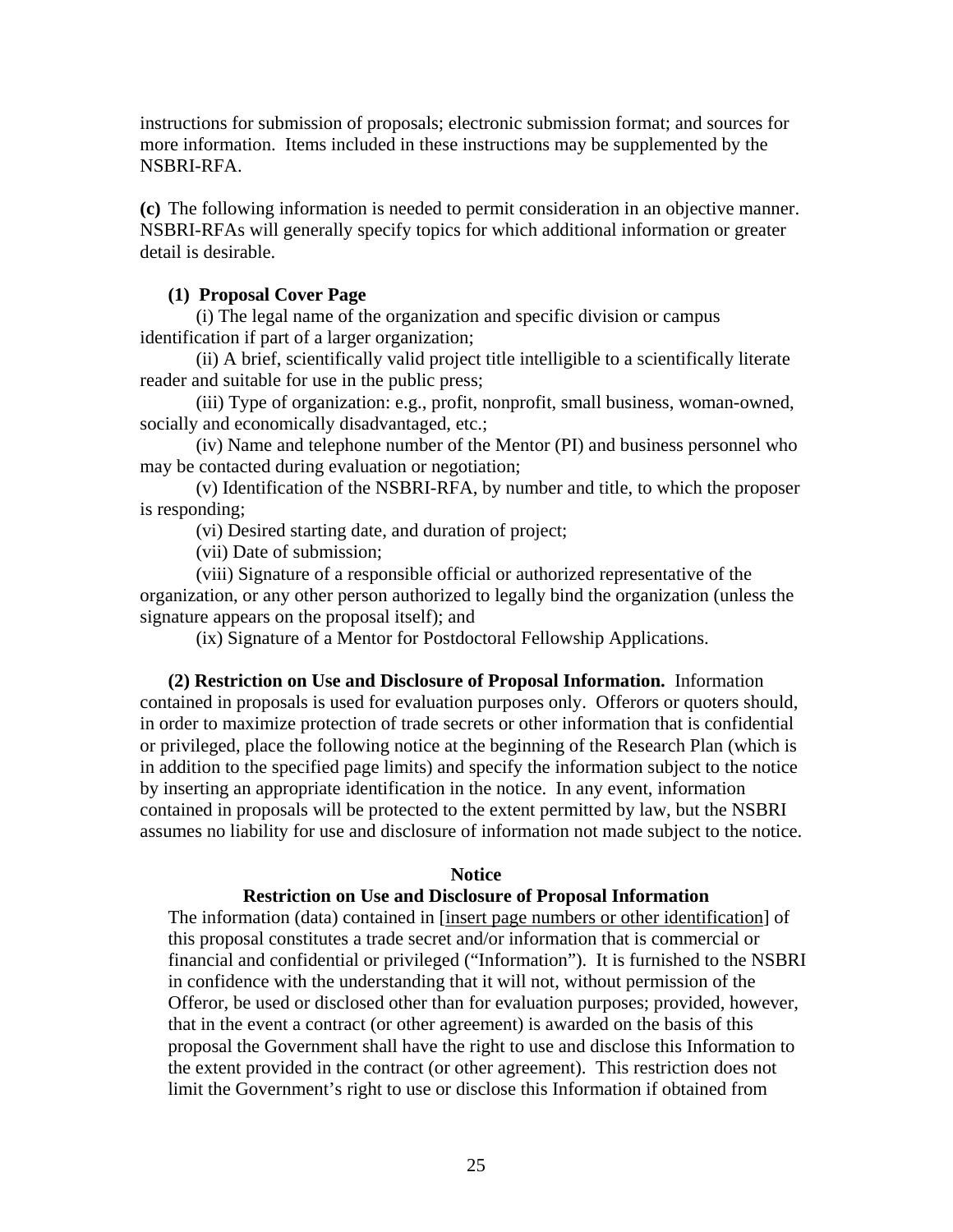another source without restriction. The obligations in this Section shall not apply with respect to any Information which:

(a) is disclosed in a printed publication available to the public, is described in a patent anywhere in the world, is otherwise in the public domain at the time of disclosure, or becomes publicly known through no wrongful act on the part of NSBRI;

(b) is known to NSBRI or becomes known to NSBRI through disclosure by sources other than the Offeror having the right to disclose such Information;

(c) is disclosed pursuant to the requirement of a governmental agency or any law requiring disclosure thereof;

(d) is generally disclosed to third parties by the Offeror without similar restriction on such third parties; or

(e) is approved for release by written authorization of the Offeror.

 **(3) Abstract.** Include a concise 4,000 character abstract describing the objective and the method of approach.

 **(4) Project Description.** The main body of the proposal shall be a detailed statement of the work to be undertaken and should include objectives and expected significance; relation to the present state of knowledge; and relation to previous work done on the project and to related work in progress elsewhere. The statement should outline the plan of work, including the broad design of experiments to be undertaken and a description of experimental methods and procedures. The project description should address the evaluation factors in these instructions and any specific factors in the NSBRI-RFA. Any substantial collaboration with individuals other than the Mentor, or use of consultants, should be described. Subcontracting significant portions of a research project is discouraged.

 **(5) Personnel.** The Mentor is responsible for supervision of the work. A short biographical sketch of the Postdoctoral Fellow and the Mentor, a list of principal publications and any exceptional qualifications should be included. Omit social security number and other personal items which do not merit consideration in evaluation of the proposal.

 **(6) Facilities and Equipment.** Describe available facilities and major items of equipment relevant to the proposed project, and any additional major equipment that will be required. Identify any Government-owned facilities, industrial plant equipment, or special tools that are proposed for use. Include evidence of its availability and the cognizant Government points of contact.

 **(7) Security.** Proposals should not contain security classified material. If the research requires access to, or may generate, security classified information, the submitter will be required to comply with Government security regulations.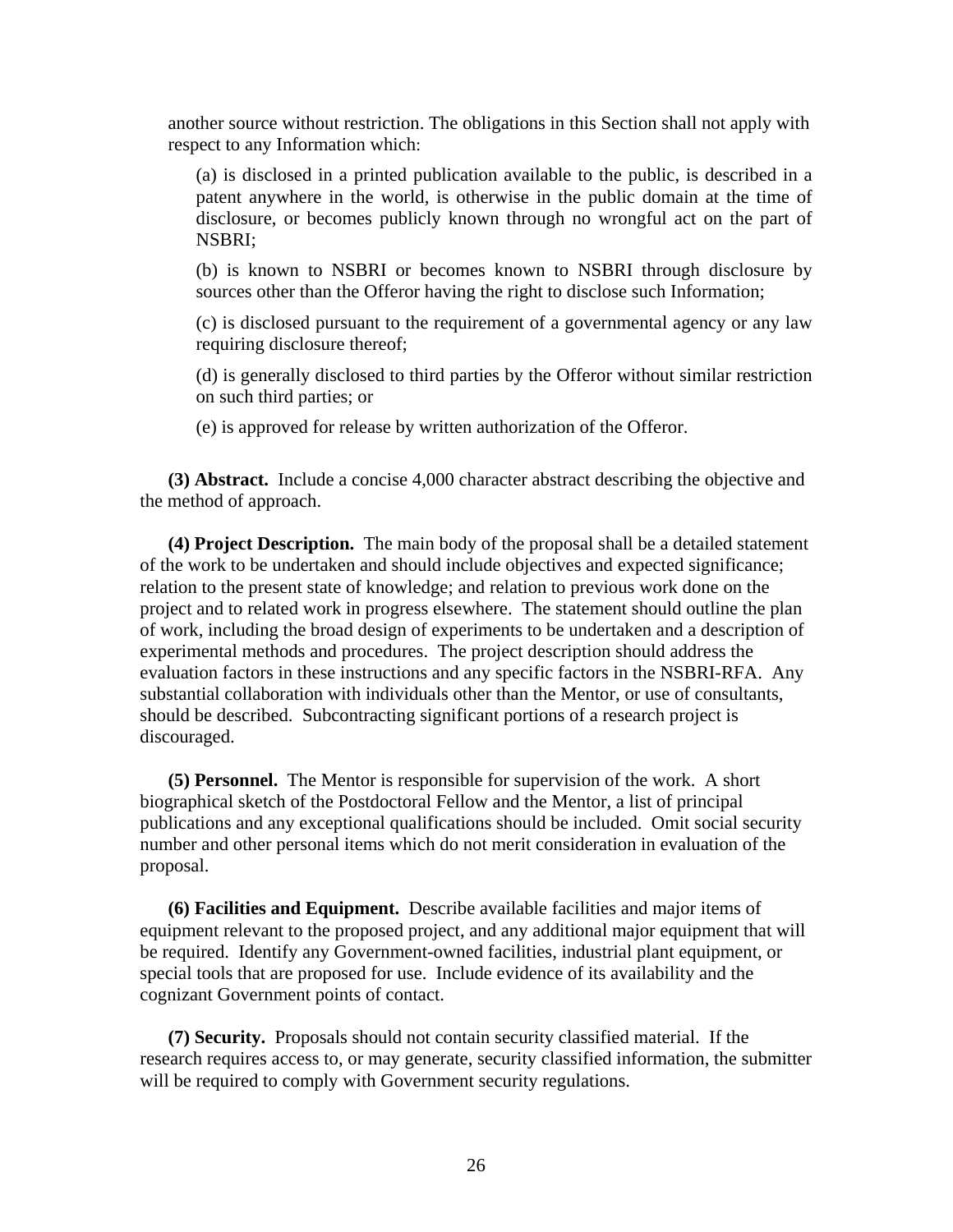**(8) Current Support.** For other current projects being conducted by the Postdoctoral Fellow and Mentor, provide title of project, sponsoring agency, percent effort, and project starting and ending dates.

 **(9) Special Matters.** Include any required statements of environmental impact of the research, human subject or animal care provisions, conflict of interest, or on such other topics as may be required by the nature of the effort and current statutes, executive orders, or other current Government-wide guidelines.

 **(10) Length.** Unless otherwise specified in the NSBRI-RFA, effort should be made to keep proposals as brief as possible, concentrating on substantive material. Proposals may not exceed 12 pages. Necessary detailed information, such as reprints, should be included as attachments.

 **(11) Withdrawal.** Applications may be withdrawn at any time before award. Offerors are requested to notify the NSBRI if the proposal is funded by another organization or of other changed circumstances which dictate termination of evaluation.

#### **(12) Selection for Award.**

(12.1) When an application is not selected for award, the Applicant will be notified. The NSBRI will explain generally why the application was not selected. Applicants desiring additional information may contact the selecting official who will arrange a debriefing.

(12.2) When an application is selected for award, negotiation and award will be handled by the NSBRI in the funding installation. The application is used as the basis for negotiation. The contracting officer may request certain business data and may forward a model award instrument and other information pertinent to negotiation.

 **(13) Cancellation of NSBRI-RFA.** The NSBRI reserves the right to make no awards under this NSBRI-RFA and to cancel this NSBRI-RFA. The NSBRI assumes no liability for canceling the NSBRI-RFA or for anyone's failure to receive actual notice of cancellation.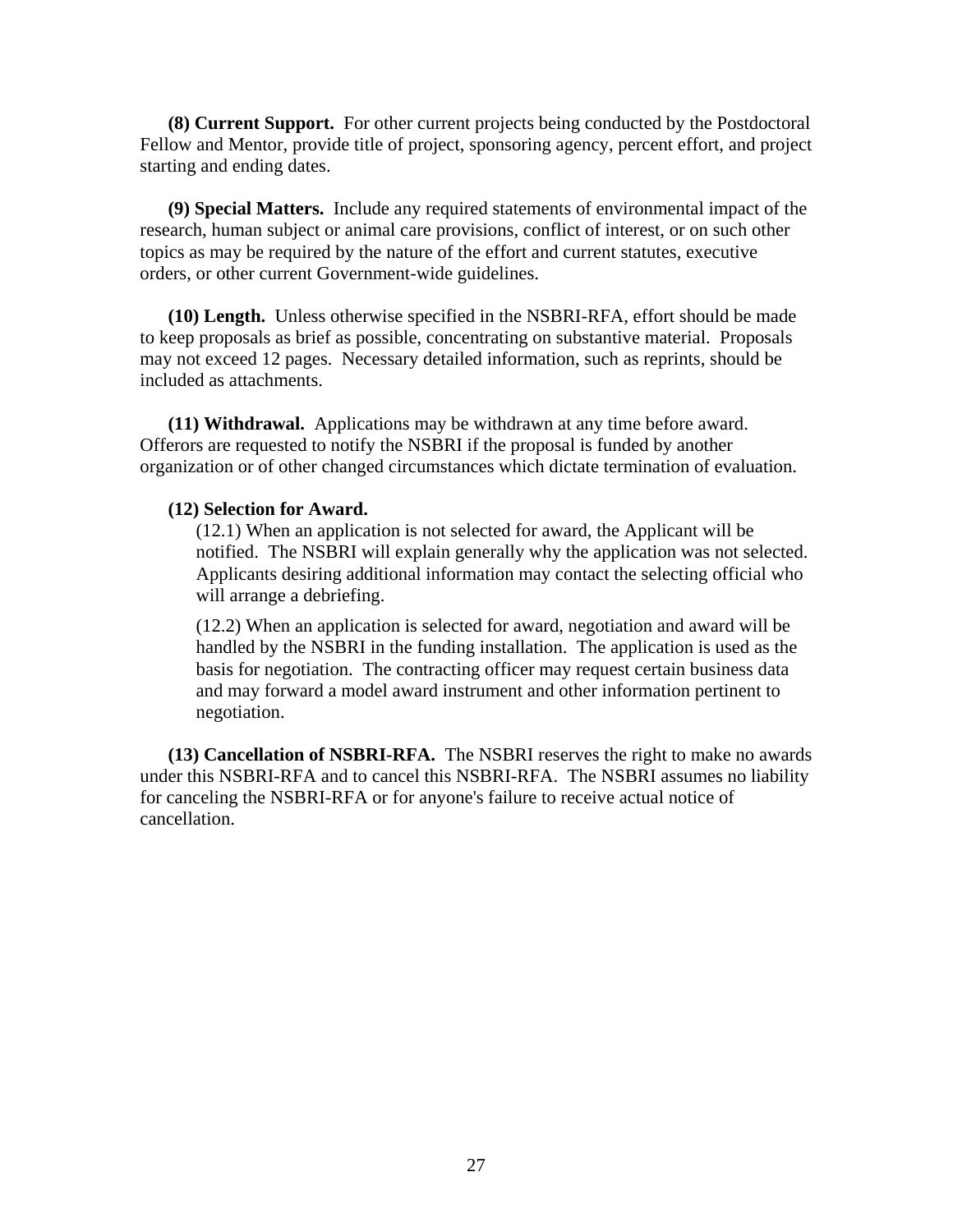# **CERTIFICATION REGARDING DEBARMENT, SUSPENSION, AND OTHER RESPONSIBILITY MATTERS**

## *PRIMARY COVERED TRANSACTIONS*

This certification is required by the regulations implementing Executive Order 12549, Debarment and Suspension, 14 CFR Part 1269.

- A. The Applicant certifies that it and its principals:
	- (a) Are not presently debarred, suspended, proposed for debarment, declared ineligible, or voluntarily excluded from covered transactions by any Federal department or agency;
	- (b) Have not, within a three-year period preceding this application/application proposal, been convicted or had a civil judgment rendered against them for commission of fraud or a criminal offense in connection with obtaining, attempting to obtain, or performing a public (Federal, State, or Local) transaction or contract under a public transaction; violation of Federal or State antitrust statutes or commission of embezzlement, theft, forgery, bribery, falsification or destruction of records, making false statements, or receiving stolen property;
	- (c) Are not presently indicted for or otherwise criminally or civilly charged by a government entity (Federal, State, or Local) with commission of any of the offenses enumerated in paragraph A.(b) of this certification; and
	- (d) Have not, within a three-year period preceding this application/proposal, had one or more public transactions (Federal, State, or Local) terminated for cause or default; and

B. Where the Applicant is unable to certify to any of the statements in this certification, he or she shall attach an explanation to this application.

C. Certification Regarding Debarment, Suspension, Ineligibility and Voluntary Exclusion - Lowered Tier Covered Transactions (Subgrants or Subcontracts)

- a) The prospective lower tier participant certifies, by submission of this proposal, that neither it nor its principals is presently debarred, suspended, proposed for debarment, declared ineligible, or voluntarily excluded from participation in this transaction by any Federal department or agency.
- b) Where the prospective lower tier participant is unable to certify to any of the statements in this certification, such prospective participant shall attach an explanation to this proposal.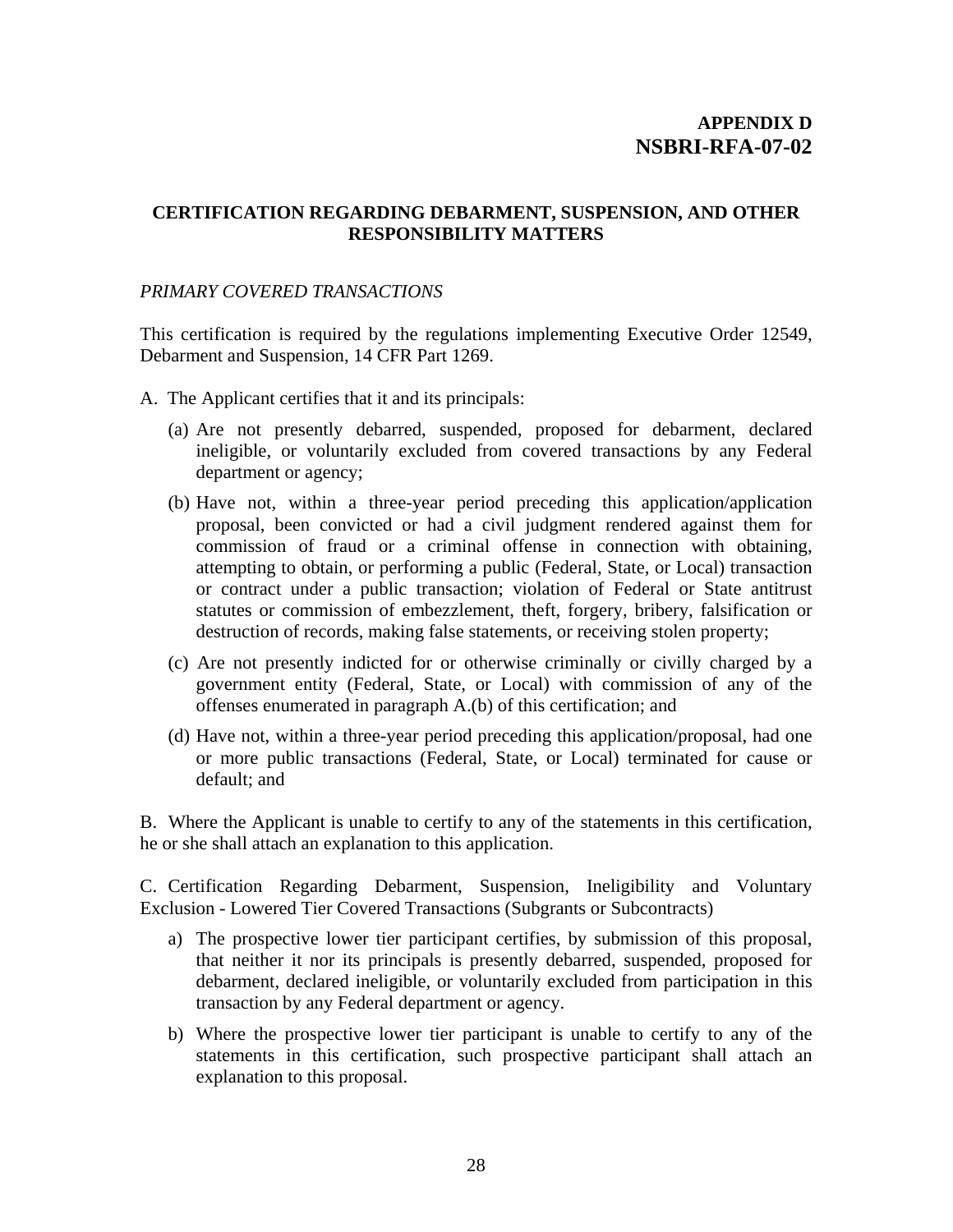### **CERTIFICATION REGARDING LOBBYING**

 As required by S 1352 Title 31 of the U.S. Code for persons entering into a grant or cooperative agreement over \$100,000, the Applicant certifies that:

(a) No Federal appropriated funds have been paid or will be paid, by or on behalf of, the undersigned, to any person for influencing or attempting to influence an officer or employee of any agency, a Member of Congress, in connection with making of any Federal grant, the entering into of any cooperative, and the extension, continuation, renewal, amendment, or modification of any Federal grant or cooperative agreement;

(b) If any funds other than Federal appropriated funds have been paid or will be paid to any person for influencing or attempting an officer or employee of any agency, Member of Congress, or an employee of a Member of Congress in connection with this Federal grant or cooperative agreement, the undersigned shall complete Standard Form - LLL, "Disclosure Form to Report Lobbying," in accordance with its instructions.

(c) The undersigned shall require that the language of this certification be included in the award documents for all subawards at all tiers (including subgrants, contracts under grants and cooperative agreements, and subcontracts), and that all subrecipients shall certify and disclose accordingly.

This certification is a material representation of fact upon which reliance was placed when this transaction was made or entered into. Submission of this certification is a prerequisite for making or entering into this transaction imposed by S1352, title 31, U.S. Code. Any person who fails to file the required certification shall be subject to a civil penalty of not less than \$10,000 and not more than \$100,000 for each such failure.